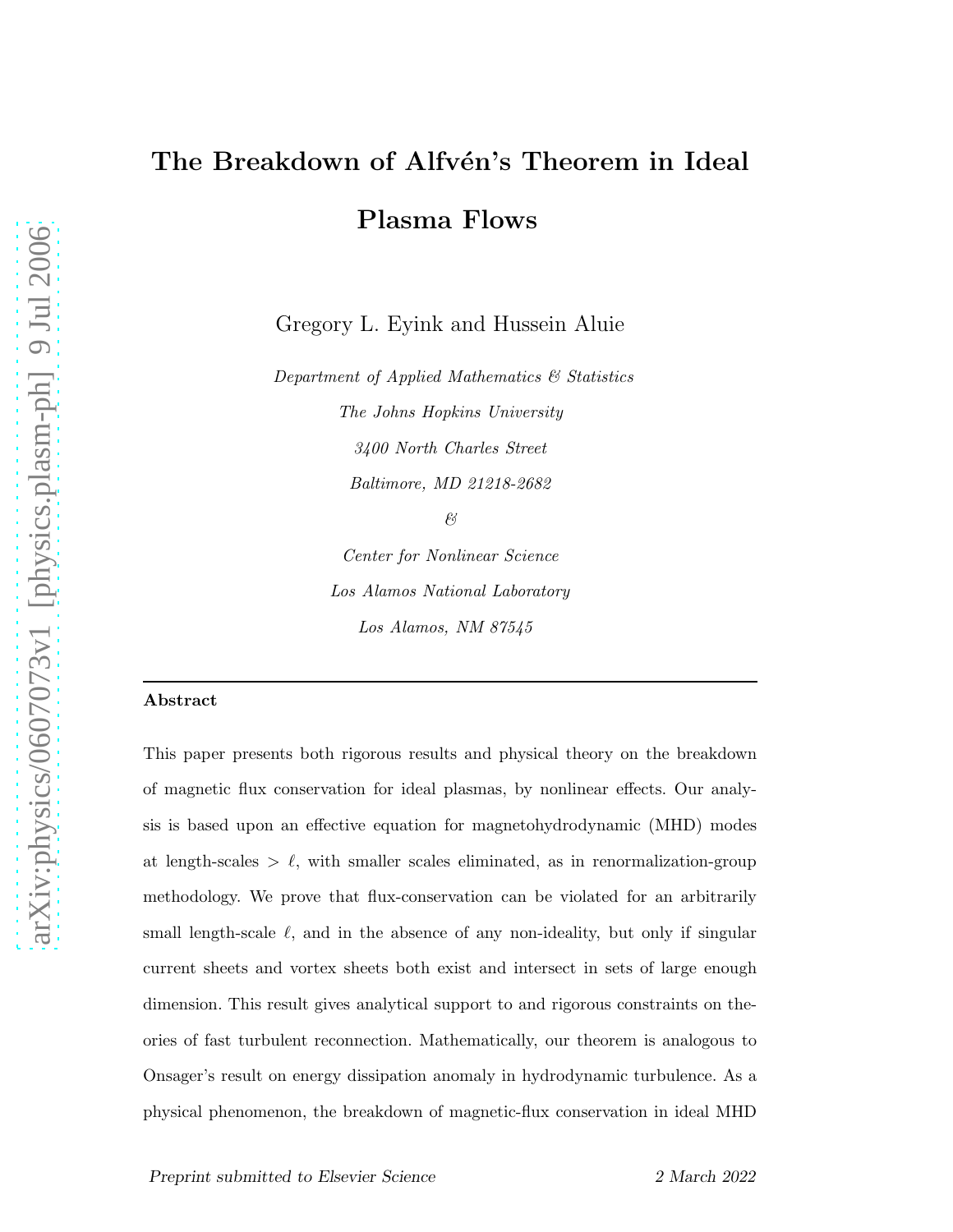is similar to the decay of magnetic flux through a narrow superconducting ring, by phase-slip of quantized flux lines. The effect should be observable both in numerical MHD simulations and in laboratory plasma experiments at moderately high magnetic Reynolds numbers.

Key words: ideal magnetohydrodynamics, line motion, singularities, reconnection PACS: 52.30.Cv, 52.35.Ra, 52.35.Tc, 52.35.Vd

#### 1 Introduction

In view of the infinite conductivity, every motion (perpendicular to the field) of the liquid in relation to the lines of force is forbidden because it would give infinite eddy currents. Thus the matter of the liquid is "fastened" to the lines of force...

H. ALFVÉN  $(1942)$ 

It is a fundamental result for an ideal plasma, or perfectly conducting fluid, that magnetic lines of force are "frozen-in" and move with the fluid. This fact was first pointed out by Hannes Alfvén in  $1942$  [1], in the quote above. About the same time a somewhat stronger result was also observed, that the magnetic flux through a surface moving with a perfectly conducting fluid is conserved. For a good historical review of this early work, see [2]. These properties of magnetic field lines exactly parallel the corresponding properties established by Helmholtz [3] for vortex lines in an ideal, inviscid fluid. The results for ideal magnetohydrodynamics (MHD)—the "frozen-in" property of

Email address: eyink@ams.jhu.edu (Gregory L. Eyink and Hussein Aluie).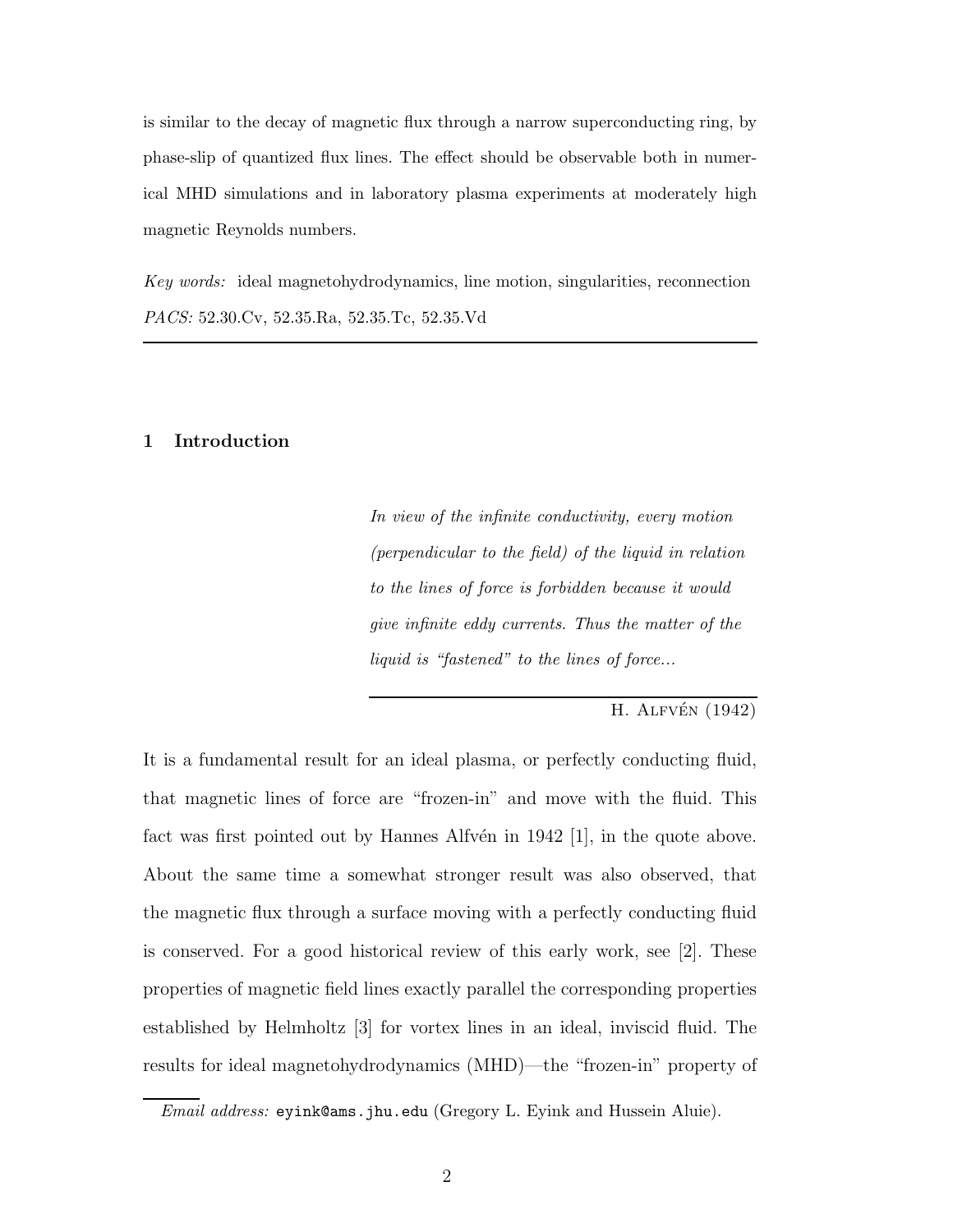field lines and the conservation of magnetic flux—are often referred to together as "Alfvén's Theorem".

One important consequence of these theorems is that magnetic field lines in a perfectly conducting fluid cannot change their topology. In particular, the reconnection of crossed magnetic field lines is forbidden (e.g. see [4]). This poses a bit of a paradox, however. If magnetic field lines are not able to pass through each other more or less freely, then one would expect them to form a complicated tangle that would strongly impede plasma motion, or even thwart it altogether [5]. The theory of ideal plasmas would then be closely analogous to the statistical mechanics of rubber elasticity, where the entanglements of polymer chains imply an infinite set of topological constraints, of which the Gauss linking number is just the simplest [6,7]. However, despite the fact that near-ideal conditions hold in a wide variety of astrophysical situations (interstellar space, the solar corona, etc.), the behavior of these plasmas is not at all "rubber-like" but instead essentially fluid-dynamical. The implication is that reconnection of magnetic field lines occurs at rates that are nearly independent, or even independent, of the value of the resistivity. Explaining this phenomenon of "fast reconnection" is a well-known problem of plasma physics and astrophysics [8,9], with important implications for understanding dynamo action [10], solar flares and coronal mass ejections [11], etc. Since Alfv $\acute{e}$ n's Theorem prohibits reconnection, any fundamental theory of fast reconnection must explain also the breakdown of those ideal MHD results.

Small Ohmic resistivity (or other non-ideality) implies high magnetic Reynolds numbers, so that laminar solutions of near-ideal MHD equations will be unstable and the plasma motion will generally be turbulent. Theories of fast turbulent reconnection have been proposed [12,13], which predict magnetic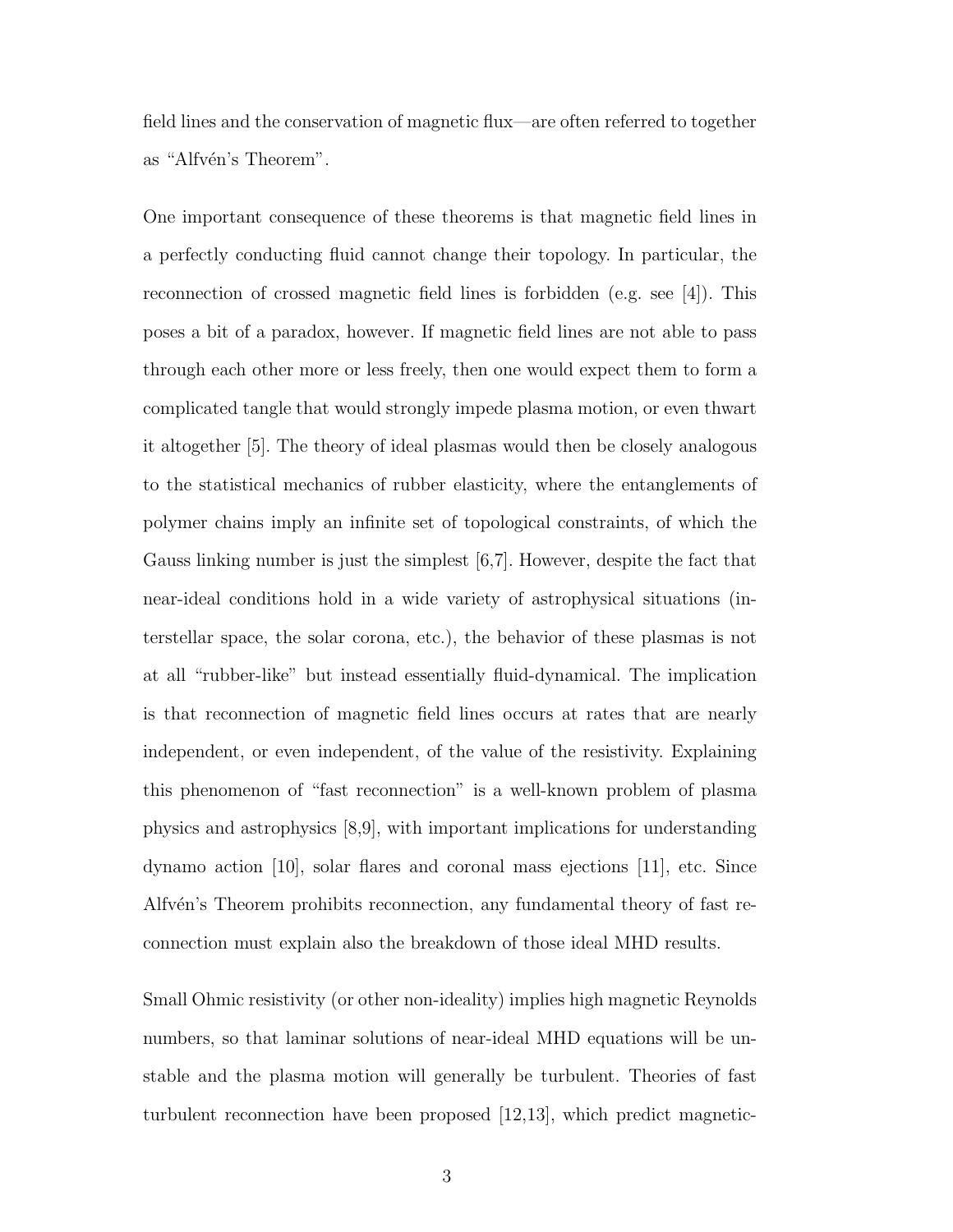flux reconnection rates that are completely independent of the resistivity. This implies implicitly the violation of Alfven's Theorem under ideal conditions in turbulent plasmas. Such a breakdown of classical conservation laws of the fluid equations under turbulent conditions is not unprecedented. For example, it is well-known that energy is not conserved in the limit of small viscosity for hydrodynamic turbulence, as observed both in laboratory experiments [14,15,16,17] and high-resolution numerical simulations [18,19]. A fundamental explanation for this phenomenon was proposed in 1949 by Lars Onsager [20], who showed that solutions of the ideal incompressible Euler equations do not need to conserve energy if they are sufficiently singular. More precisely, Onsager showed that, if the turbulent velocity field is not differentiable in space but only Hölder continuous with an exponent  $\leq 1/3$ , then the observed rate of energy dissipation could be explained without any viscosity. See also [21,22,23], and [24] for a recent review. Onsager's prediction of near-singularities in turbulent velocity fields with Hölder index  $\leq 1/3$  has been confirmed by analysis of high-Reynolds number data from experiments and numerical simulations [25,26,27].

Recently, one of us (G.E.) has extended Onsager's results on inviscid energy disssipation to the breakdown of the Helmholtz-Kelvin Theorem in hydrodynamic turbulence at high Reynolds number [28,29]. The result proved there was that conservation of circulations can break down if the velocity field has near-singularities with Hölder exponent  $\leq 1/2$ , and it was conjectured on this basis that there would be a "cascade of circulations" for fluid turbulence in three spatial dimensions. This prediction has been confirmed by a high-resolution numerical simulation [30]. The main purpose of the present paper is to establish corresponding mathematical results on the breakdown of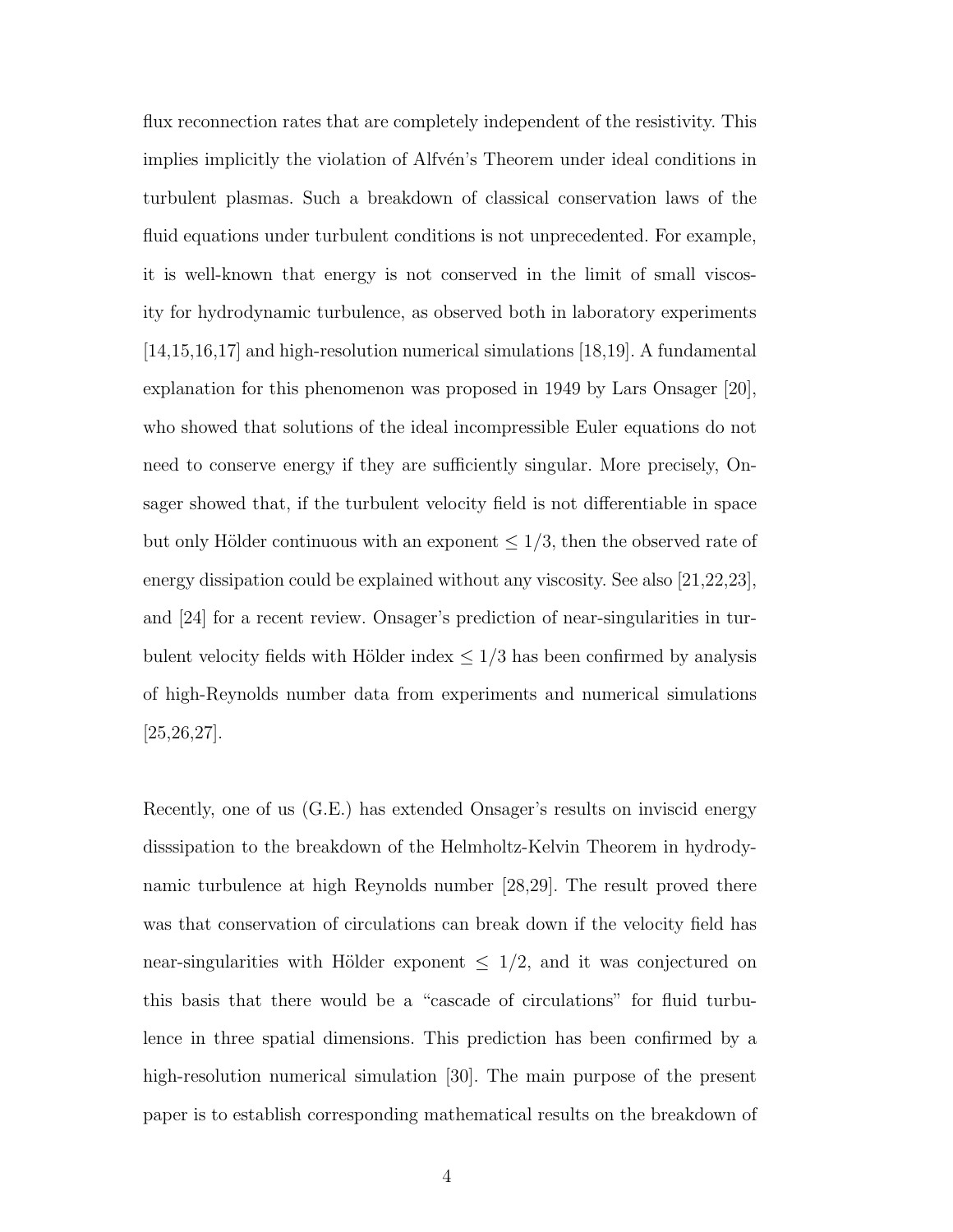Alfv $\acute{e}$ n's Theorem for singular solutions of the ideal MHD equations. Despite the similarity of Alfvén's result to the Helmholtz-Kelvin Theorem in hydrodynamics, there are important differences between the results obtained here and those established in [28,29]. It turns out that it is much harder to violate conservation of magnetic flux than it is to violate conservation of circulation. Hölder continuity exponents that are only moderately small, and far from the most singular behavior in hydrodynamic turbulence, can produce breakdown of the Helmholtz-Kelvin Theorem. The main result proved here can be stated succinctly (but somewhat imprecisely) as follows: Alfvén's Theorem can break down in ideal (or near-ideal) magnetohydrodynamics only due to intersecting current sheets and vortex sheets. The latter are the most singular structures expected to occur in plasma turbulence and only these, acting together, can lead to violation of magnetic flux conservation at a rate which is independent of resistivity. This is a quite striking difference from the hydrodynamic case.

The contents of this paper are as follows: In the following Section 2 we briefly review the formal statement of Alfvén's Theorem, its derivations, and its implications for magnetic line reconnection. In the next Section 3 we present the "filtering approach", which is the basis of our entire analysis and explain its relation to theory of distributions (or generalized functions), renormalization group theory, and large-eddy simulation. In Section 4 we prove the main results of the paper. In Section 5 we consider the physical possibilities for breakdown of Alfvén's Theorem and for ideal reconnection, based upon our rigorous results. In Section 6 we discuss the possibilities for a "cascade of magnetic flux" in MHD turbulence and fast turbulent reconnection. Finally, in Section 7 we restate succinctly our main conclusions.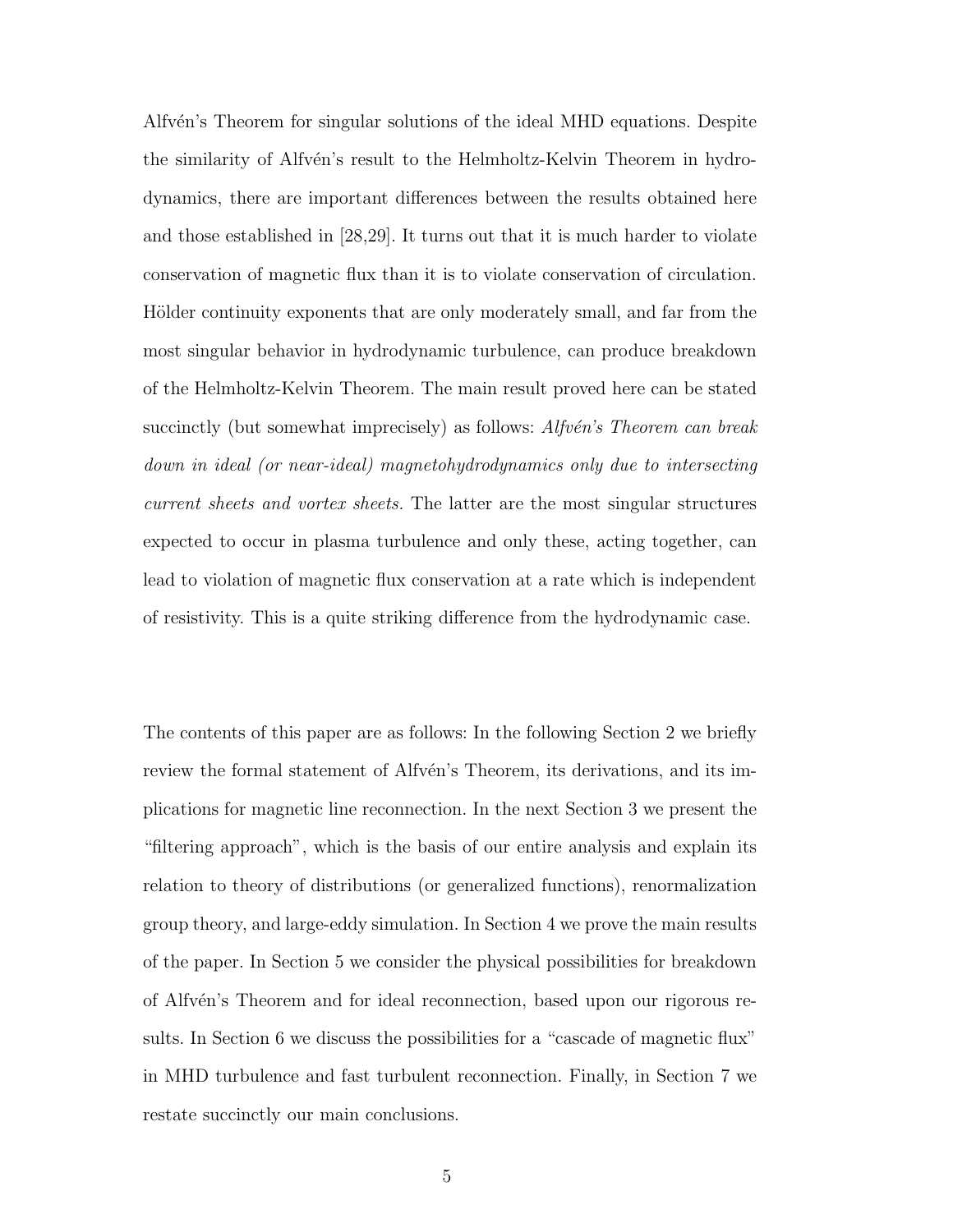## 2 Alfvén's Theorem on Magnetic Flux Conservation

We review here briefly some standard derivations of Alfv $\acute{e}$ n's Theorem(s). These are based only upon the homogeneous Maxwell equations

$$
\nabla \cdot \mathbf{B} = 0, \quad \partial \mathbf{B} / \partial t + \nabla \times \mathbf{E} = 0 \tag{1}
$$

and the general Ohm's law

$$
\mathbf{E} + \mathbf{u} \times \mathbf{B} = \mathbf{R},\tag{2}
$$

where  $\bf{R}$  represents an arbitrary non-ideality and  $\bf{u}$  is any time-dependent velocity field, not necessarily the solution of any fluid equation. For simplicity, we shall assume here that the velocity is incompressible,  $\nabla \cdot \mathbf{u} = 0$ , although this is not crucial for the discussion.

The magnetic flux as a Lagrangian variable is defined by

$$
\Phi(S,t) = \int\limits_{S(t)} \mathbf{B}(t) \cdot d\mathbf{A}
$$
\n(3)

where the initial surface S is smooth and oriented, and  $S(t)$  is the surface at later times advected by the velocity field u. The standard proof of flux conservation uses the easily verified result that

$$
(d/dt)\Phi(S,t) = \int_{S(t)} [\partial \mathbf{B}/\partial t - \mathbf{\nabla} \times (\mathbf{u} \times \mathbf{B})] \cdot d\mathbf{A},\tag{4}
$$

where the second term in the square bracket represents the change in the flux due to motion of the surface. For example, see [2] or [31], section §38. Taking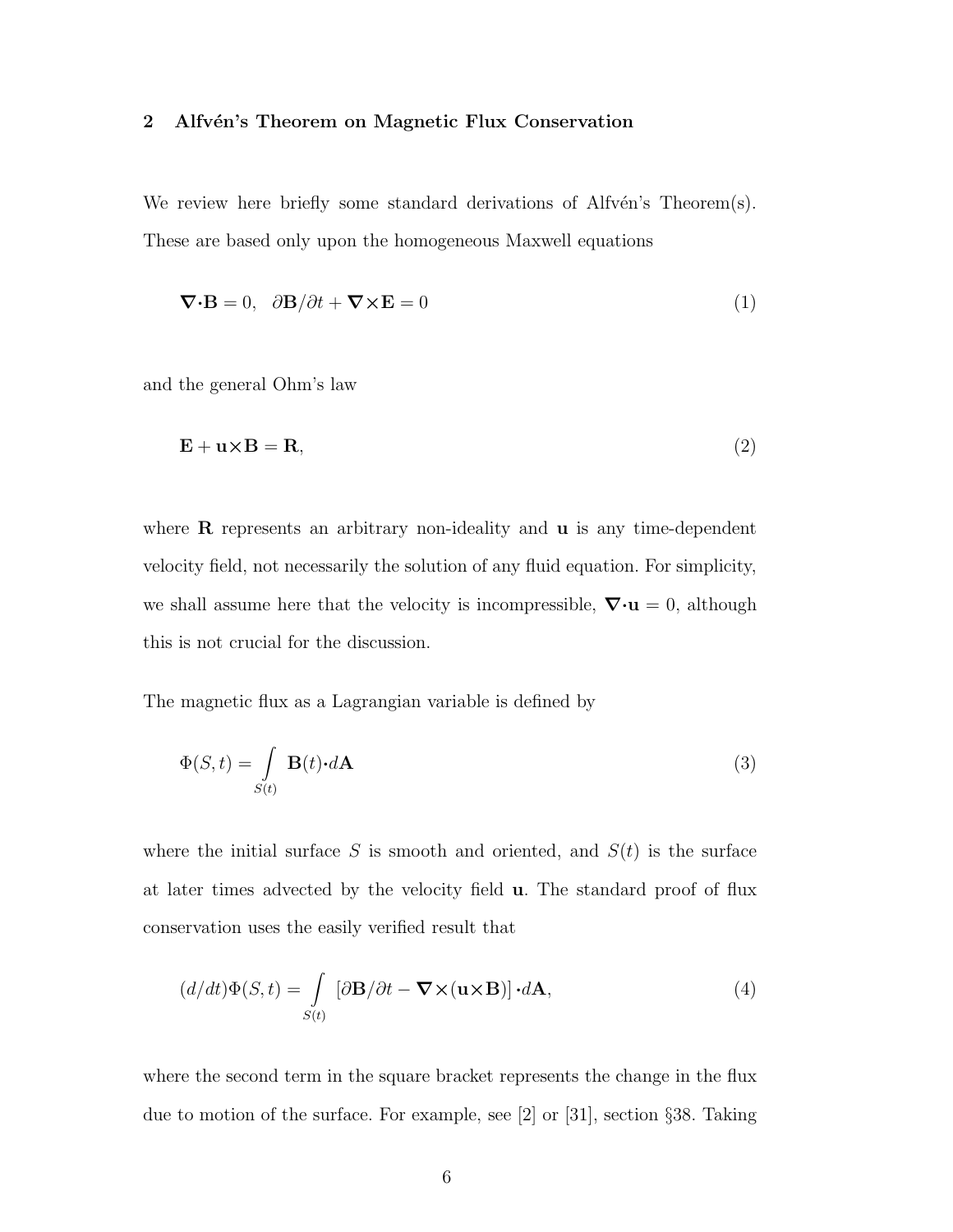the curl of Ohm's law (2) and using Faraday's law (1), gives

$$
\partial \mathbf{B}/\partial t = \mathbf{\nabla} \times (\mathbf{u} \times \mathbf{B}) - \mathbf{\nabla} \times \mathbf{R}.
$$
 (5)

Substituting this result into (4) and using Stokes Theorem gives

$$
(d/dt)\Phi(S,t) = -\oint\limits_{C(t)} \mathbf{R} \cdot d\mathbf{x}
$$
 (6)

where  $C(t) = \partial S(t)$  is the boundary curve of the advected surface  $S(t)$ . For  $\nabla \times \mathbf{R} = \mathbf{0}$ , and in particular for vanishing non-ideality,  $\mathbf{R} = \mathbf{0}$ , flux conservation immediately follows.

It is a simple consequence of flux-conservation that magnetic flux-tubes whose surface normal is everywhere perpendicular to the magnetic field—are material surfaces. Since magnetic field lines are intersections of magnetic flux tubes, they must likewise be material lines. Thus, the "frozen-in" property of magnetic field lines is a direct consequence of flux-conservation. More formally, the mathematical condition for line preservation is [2]:

$$
\left[\partial \mathbf{B}/\partial t-\boldsymbol{\nabla}\times(\mathbf{u}{\times}\mathbf{B})\right]{\times}\mathbf{B}=\mathbf{0}.
$$

This is the exact analogue of the Helmholtz-Zorawski condition for preservation of vortex lines under fluid advection [32]. Thus, the condition on the non-ideality for "frozen-in" magnetic field lines is  $(\nabla \times \mathbf{R}) \times \mathbf{B} = 0$ , which is weaker than the condition  $\nabla \times \mathbf{R} = \mathbf{0}$  for flux-conservation.

There are other derivations of the Alfvén Theorem that reveal more of its geometric and dynamic significance. The equation (5) with  $\nabla \times \mathbf{R} = \mathbf{0}$  is equivalent to the equation

$$
\partial_t F + \mathcal{L}_\mathbf{u} F = 0
$$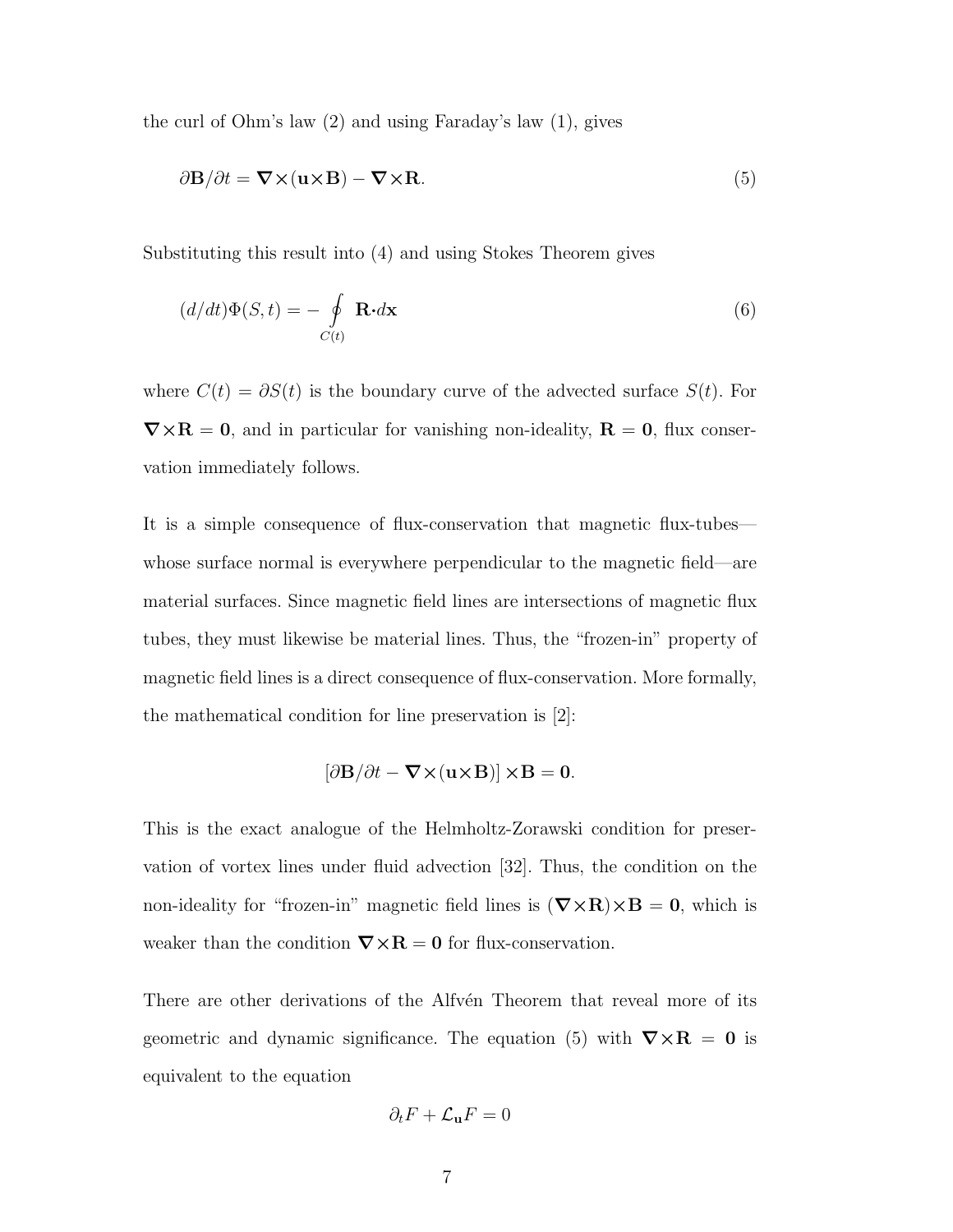where  $F = F_{ij} dx_i \wedge dx_j$  is the spatial magnetic 2-form and  $\mathcal{L}_{\mathbf{u}}$  is the Liederivative for the vector field u. Flux-conservation then follows immediately from the Lie-derivative Theorem [33]. Another derivation can be based upon the Hamiltonian formulation of ideal magnetohydrodynamics, which possesses an infinite-dimensional gauge symmetry group corresponding to relabelling of fluid particles. In this framework, conservation of magnetic flux for all smooth, oriented surfaces S is a consequence of Noether's theorem for the relabelling symmetry [34].

If the fluid flow is continuous, then the "frozen-in" property forbids any change of magnetic line topology, such as reconnection. A more formal connection with Alfv $\acute{e}$ n's Theorem appears in certain theories of  $B \neq 0$  magnetic reconnection [35,36,37], based upon the magnetic loop-voltage

$$
V_L = \oint_L \mathbf{R} \cdot d\mathbf{x},\tag{7}
$$

where  $L$  is a magnetic field line (which may be closed at infinity). This integral is the same type of voltage which appears in the flux balance (6), breaking flux-conservation, and it vanishes under the same condition  $\nabla \times \mathbf{R} = \mathbf{0}$  for which Alfvén's Theorem is valid. The magnetic lines  $L$  passing through the region of non-ideality that have extremal values of the loop-voltage are called reconnection (or separator) lines. Under certain assumptions it can proved that these lines do not undergo reconnection themselves but drive the reconnection of neighboring lines [35,36,37]. Thus, the loop-voltages that produce  $\mathbf{B} \neq \mathbf{0}$ reconnection have the same origin as the voltages from any non-ideality that violates Alfvén's Theorem.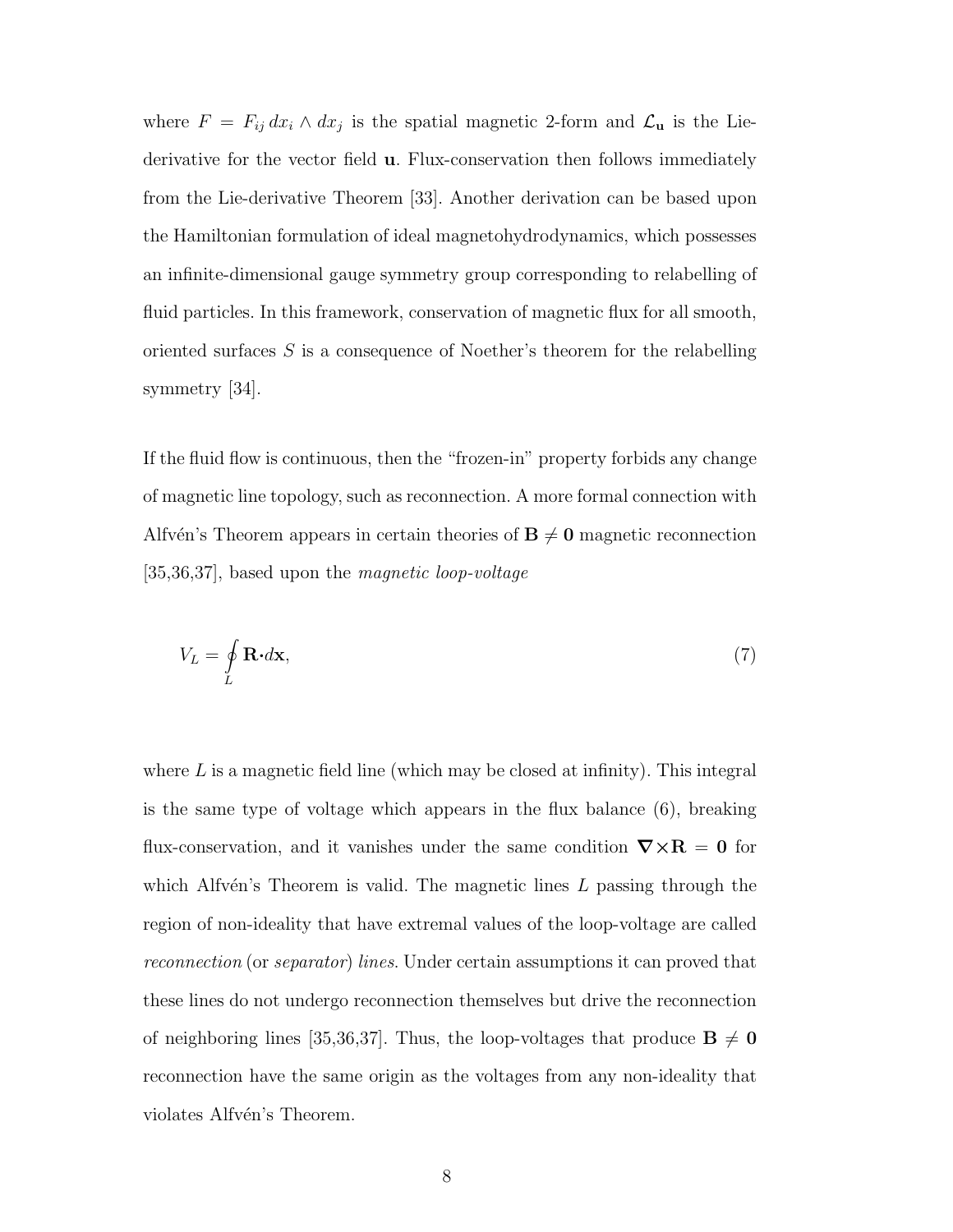#### 3 The Filtering Approach and Large-Scale Flux Balance

The proofs of Alfvén's Theorem discussed in the preceding section all assume, implicitly, that the solutions **u** and  $\mathbf{b}^1$  of the MHD equations remain smooth in the limit where the resistivity  $\eta$  (or other non-ideality) tends to zero. However, those proofs can break down if the solutions become singular in that limit. To see how this can occur, let us consider the ideal Ohm's law

$$
\mathbf{e} + \mathbf{u} \times \mathbf{b} = \mathbf{0},\tag{8}
$$

and its curl, using Faraday's law,

$$
\partial \mathbf{b}/\partial t = \mathbf{\nabla} \times (\mathbf{u} \times \mathbf{b}),\tag{9}
$$

in the case that  $\bf{u}$  and  $\bf{b}$  are singular. In that case, equation (9), in particular, is not meaningful in a naive sense, because the classical derivative of a nonsmooth function is ill-defined. The natural way to interpret equation (9) is in the sense of distributions, which means that it must be multiplied by smooth test functions  $\varphi(\mathbf{x})$  and integrated over x, allowing the curl to be shifted to the test function. (We assume here, for simplicity, that the time-dependence of the solutions is smooth so that test functions  $\varphi(\mathbf{x}, t)$  in both variables are not required.) Because equation (9) is quadratically nonlinear, it is not hard to see that it is well-defined, in the sense of distributions, whenever  $\mathbf{u}, \mathbf{b} \in L^2$ , i.e. are square-integrable, or, physically, have finite energy. In principle, all test functions in a suitable space—e.g. the set  $C_c^{\infty}(\mathbb{R}^3)$  of infinitely-differentiable <sup>1</sup> Hereafter we use Alfvén velocity variables  $\mathbf{b} = \mathbf{B}/\sqrt{4\pi\rho_0}$ , with  $\rho_0$  the plasma density, rather than magnetic field variables **B** and the corresponding variable  $e =$  $\mathbf{E}/\sqrt{4\pi\rho_0}$  rather than the electric field **E**.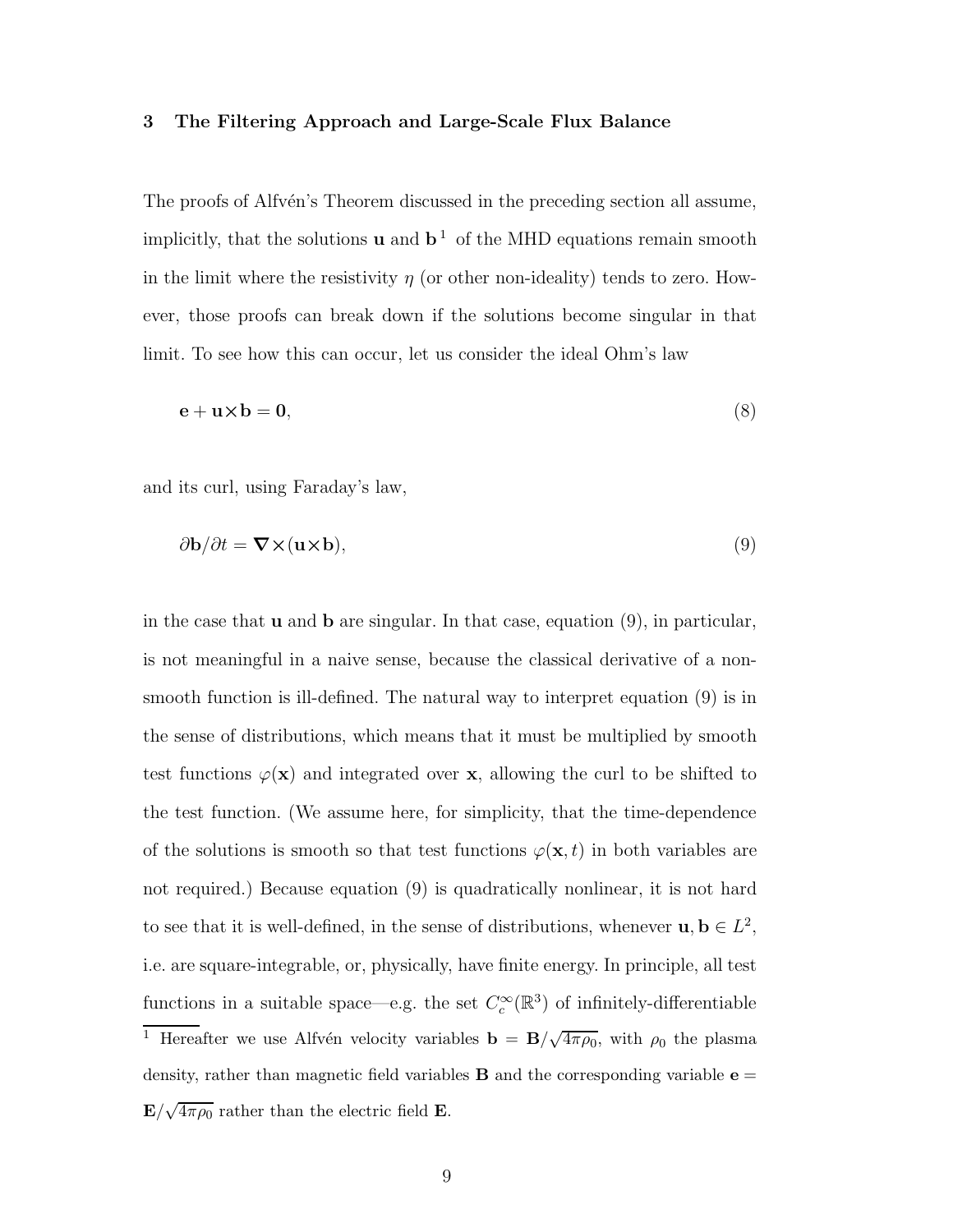functions with compact support—should be considered. Fortunately, it is not necessary to consider all of the test functions in the space, but only a subset defined by

$$
\varphi_{\ell, \mathbf{x}}(\mathbf{x}') = \ell^{-3} G(\frac{\mathbf{x}' - \mathbf{x}}{\ell})
$$
\n(10)

for all  $0 < \ell < \ell_0$  and  $\mathbf{x} \in \mathbb{R}^3$ , where G is a particular function that satisfies

$$
G \in C_c^{\infty}(\mathbb{R}^3), \quad G \ge 0, \quad \int d\mathbf{r} \, G(\mathbf{r}) = 1 \tag{11}
$$

One may also substitute here a condition of rapid decay of  $G(\mathbf{r})$  at large  $|\mathbf{r}|$ , faster than any power. For these standard facts of distribution theory, see [38,39], for example.

There is a more physical way to explain this formulation of the equations (8) and  $(9)$ , which makes clear how Alfvén's Theorem may be broken. Integrating the solutions  $\mathbf{u}, \mathbf{b}$  with respect to the test function (10) yields

$$
\overline{\mathbf{u}}_{\ell}(\mathbf{x}) = \int d\mathbf{r} \, G_{\ell}(\mathbf{r}) \mathbf{u}(\mathbf{x} + \mathbf{r}) \tag{12}
$$

and similarly for  $\overline{\mathbf{b}}_{\ell}(\mathbf{x})$ , where  $G_{\ell}(\mathbf{r}) = \ell^{-3} G(\mathbf{r}/\ell)$ . The fields  $\overline{\mathbf{u}}_{\ell}, \overline{\mathbf{b}}_{\ell}$  are "coarsegrained" at length-scale  $\ell$  or low-pass filtered, retaining information only from scales  $\geq \ell$ . These filtered fields satisfy a modified form of Ohm's law

$$
\overline{\mathbf{e}}_{\ell} + \overline{\mathbf{u}}_{\ell} \times \overline{\mathbf{b}}_{\ell} = -\varepsilon_{\ell} \tag{13}
$$

where the *subscale electromotive force* (*EMF*)

$$
\varepsilon_{\ell} = \overline{(\mathbf{u} \times \mathbf{b})}_{\ell} - \overline{\mathbf{u}}_{\ell} \times \overline{\mathbf{b}}_{\ell}
$$
 (14)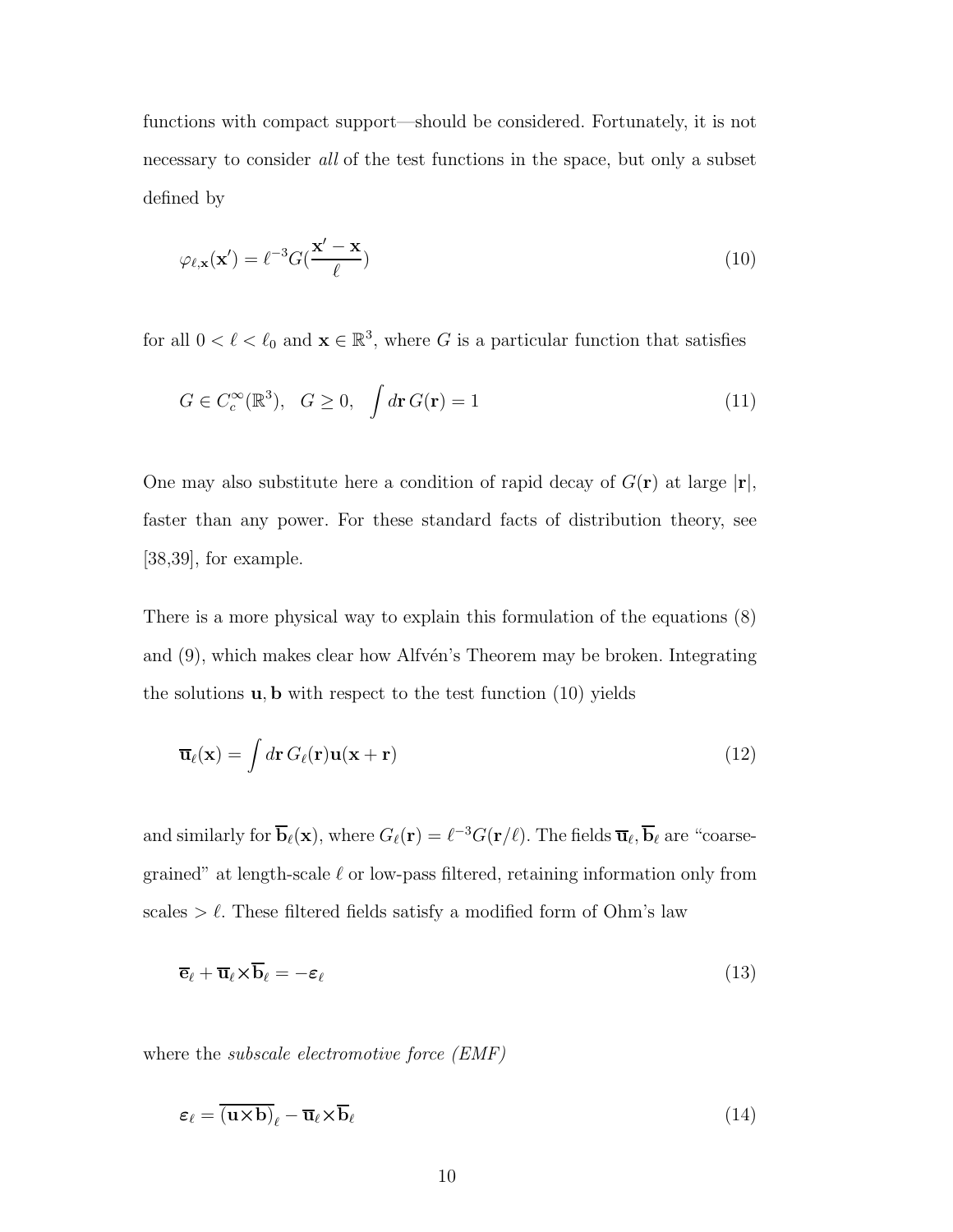provides an effective non-ideality. The subscale EMF is also sometimes referred to as turbulent EMF and, in fact, the present scheme is closely related to the so-called "filtering approach" used in Large-Eddy Simulation (LES) modelling of turbulent flows [40,41]. In this approach the filtered version of equation (9),

$$
\partial \overline{\mathbf{b}}_{\ell} / \partial t = \nabla \times (\overline{\mathbf{u}}_{\ell} \times \overline{\mathbf{b}}_{\ell}) + \nabla \times \varepsilon_{\ell},\tag{15}
$$

would be solved, together with similar filtered equations for the velocity, by employing a closure model for the EMF term  $\varepsilon_{\ell}$ .

This same term breaks the validity of flux-conservation for the coarse-grained fields. In fact, the standard derivations of Alfvén's Theorem now imply that

$$
(d/dt)\overline{\Phi}_{\ell}(S,t) \equiv (d/dt) \int_{\overline{S}_{\ell}(t)} \overline{\mathbf{b}}_{\ell}(t) \cdot d\mathbf{A} = \oint_{\overline{C}_{\ell}(t)} \varepsilon_{\ell} \cdot d\mathbf{x}.
$$
 (16)

Here our notations are the same as those in the preceding section, except that the surface  $\overline{S}_{\ell}(t)$  and its boundary curve  $\overline{C}_{\ell}(t)$  are defined to be those advected by the filtered velocity  $\overline{\mathbf{u}}_{\ell}$ . This "large-scale flux balance" now contains a source/sink term which can violate Alfven's Theorem. The physical origin of this phenomenon is an effective "drift velocity"  $\Delta \overline{u}_\ell$  of the field-lines of the large-scale magnetic field  $\mathbf{b}_{\ell}$  relative to the plasma velocity  $\overline{\mathbf{u}}_{\ell}$ , induced by the subscale EMF. This drift velocity is not uniquely defined, and its component  $\Delta \overline{\mathbf{u}}_{\ell}^{\parallel}$  parallel to the field lines is largely arbitrary, but it always contains a transverse component [42]:

$$
\Delta \overline{\mathbf{u}}_{\ell}^{\perp} = \varepsilon_{\ell} \times \overline{\mathbf{b}}_{\ell} / |\overline{\mathbf{b}}_{\ell}|^2. \tag{17}
$$

A rather natural prescription to define a drift velocity  $\Delta \overline{u}_{\ell}$  is proposed in [43]. Because of the additional normal velocity component (17), the field lines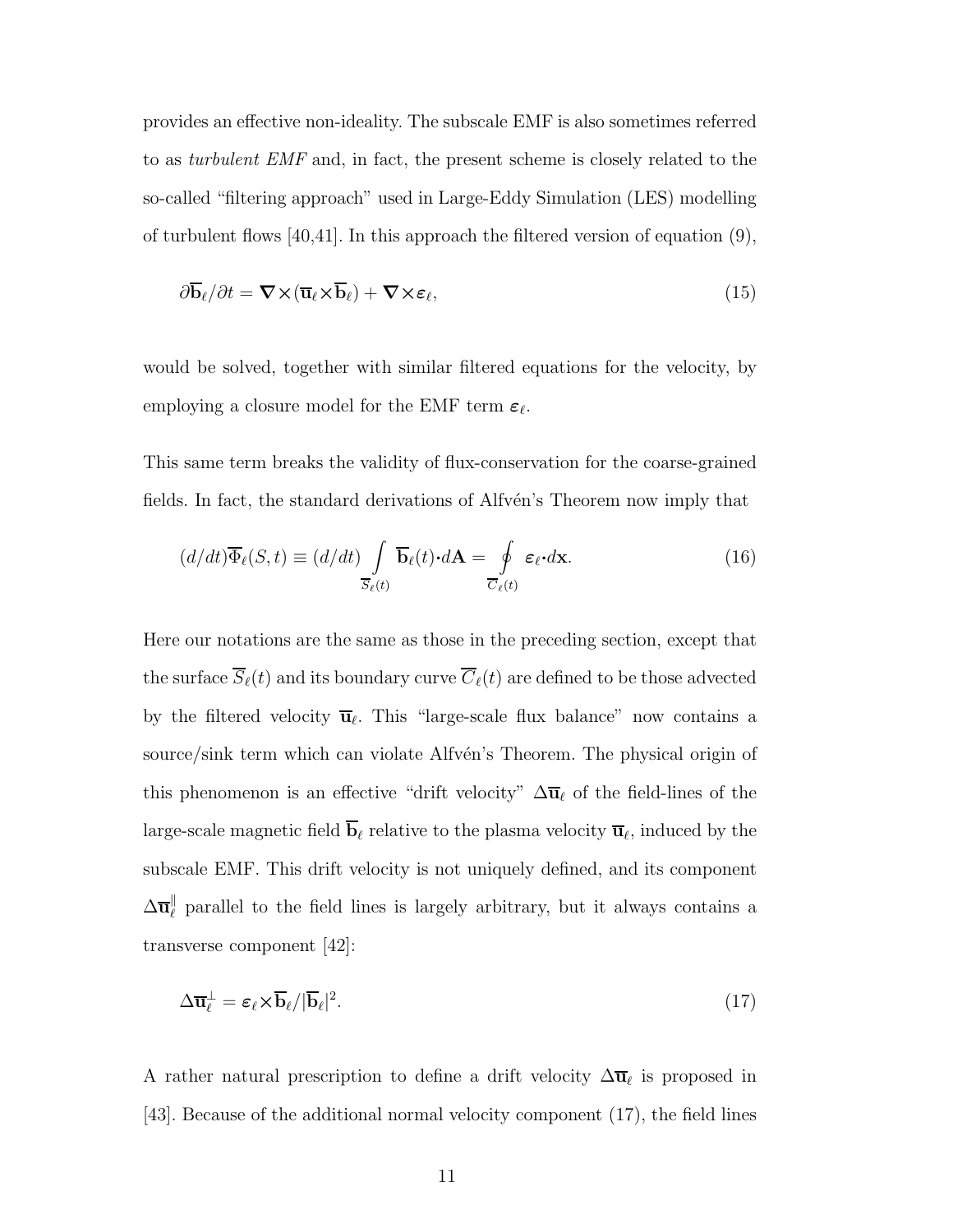now slip through the plasma and Alfvén's "frozen-in" property is violated at length-scale  $\ell$ .

The violation of Alfvén's Theorem so far considered is, in some sense, not "real". For example, the ideal MHD equations would gain an additional EMF even for a smooth, laminar solution, if that were filtered at any length-scale  $\ell > 0$ . However, for such solutions the subscale EMF would vanish rapidly in the limit  $\ell \to 0$  (see following section). We define a real violation of Alfvén's Theorem for an ideal MHD solution as one which persists in the limit  $\ell \to 0$ . This definition can be justified physically by a Renormalization Group (RG) argument [44]. The dynamical equation (15) for  $\overline{\mathbf{b}}_{\ell}$  is a "renormalized" equation, obtained by integrating out the high-wavenumber modes. In contrast to the "bare" equation (9), it contains only observable quantities. An experiment can measure the velocity and magnetic fields, in fact, only down to a certain spatial resolution corresponding to a length-scale  $\ell$ . If an experimentalist were to attempt to verify magnetic flux conservation, then he would be testing its validity for some coarse-grained fields  $\overline{\mathbf{u}}_{\ell}, \overline{\mathbf{b}}_{\ell}$  and not for the bare fields **u**, **b**. Because of the subscale EMF, flux conservation would be violated to some extent for any  $\ell > 0$ , but the experimentalist would say that flux conservation was verified if it held with increasing accuracy for finer resolutions  $\ell$ . On the contrary, the experimentalist would be forced to say that flux conservation was violated if the effects of the turbulent EMF  $\varepsilon_{\ell}$  did not vanish for arbitrarily small  $\ell$ .

Note that this violation, if present, is entirely an effect of the nonlinearity and not due to any standard non-ideality, such as Ohmic resistivity or other anomalous transport coefficients, such as ambipolar diffusion [45,46], Braginskii viscosity [47,48], etc. The direct effect of such non-ideal terms will be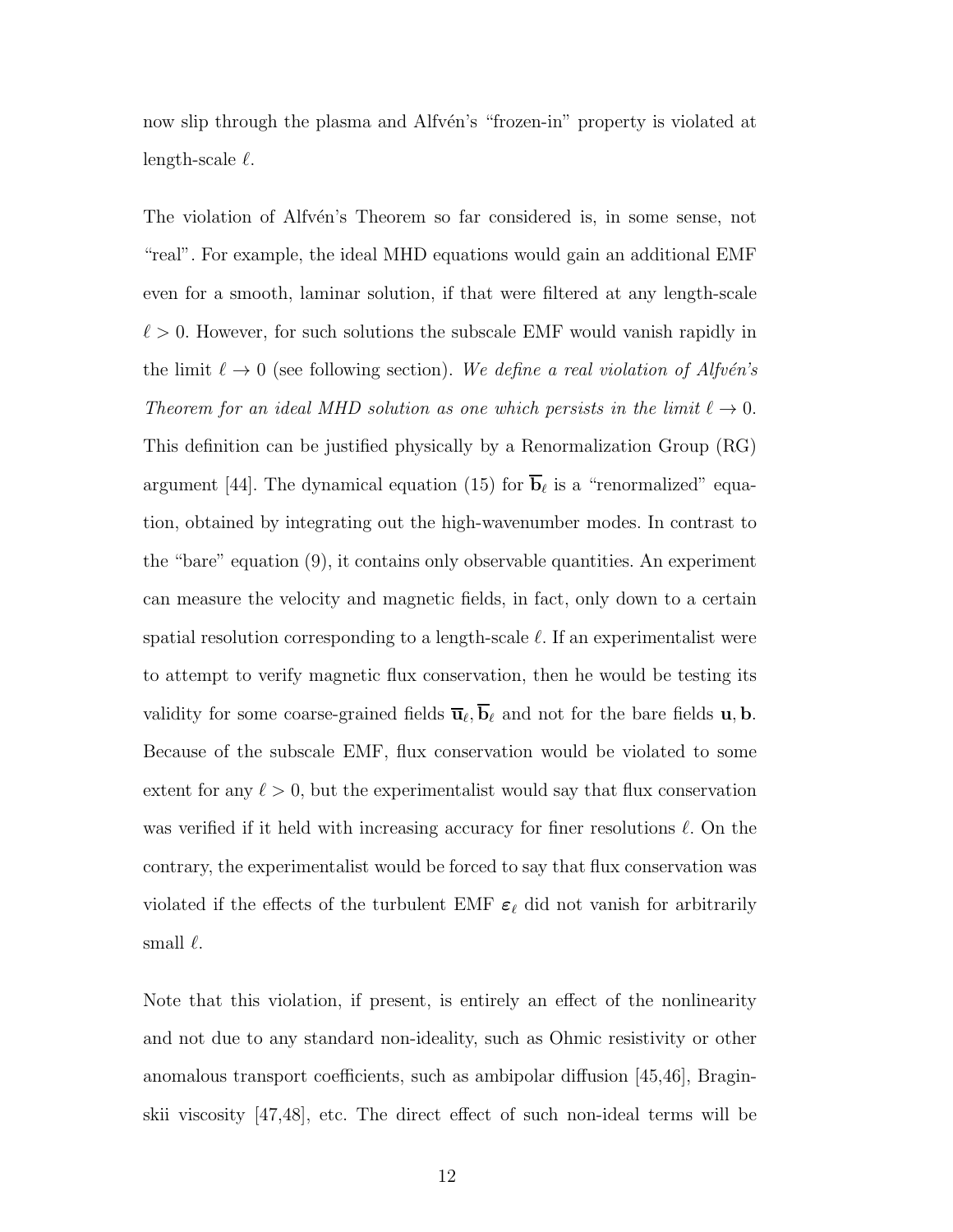negligibly small for a sufficiently large length-scale  $\ell$ , much greater than the dissipation length set by resistivity or than internal plasma lengths, such as the ion gyroradius and ion skin depth. For example, in the presence of Ohmic resistivity  $\eta$ , the large-scale effective equation (15) would contain an additional Laplacian term

$$
\eta \triangle \overline{\mathbf{b}}_{\ell}(\mathbf{x}) = \eta \ell^{-2} \int d\mathbf{r} \, (\triangle G)_{\ell}(\mathbf{r}) \mathbf{b}(\mathbf{x} + \mathbf{r}).
$$

For any solution with finite magnetic energy,  $\|\mathbf{b}\|_2 < \infty$ , the above equation can be used to provide a bound  $\|\eta \Delta \overline{\mathbf{b}}_{\ell}\|_2 \leq (\text{const.})(\eta/\ell^2) \|\mathbf{b}\|_2$ . Therefore, this term vanishes in the limit  $\ell \to \infty$  with  $\eta$  fixed, or  $\eta \to 0$  with  $\ell$  fixed. For a small ratio  $\eta/\ell^2$  the Ohmic dissipation term is negligible in the large-scale equation. Of course, for a sufficiently small length-scale  $\ell_d$ , these dissipative, non-ideal effects will be significant. At such small scales, Alfvén's Theorem will be violated due to the dissipative, non-ideal effects. However, at lengths  $\ell \gg \ell_d$ , Alfv $\acute{e}$ n's Theorem can be violated by the subscale EMF due to the nonlinearity. If both effects exist, then there is no range of length-scales whatsoever where flux-conservation holds.

In the next section we investigate the properties of the solutions u, b that permit a persistent effect of the nonlinearity for  $\ell > \ell_d$ . We find that rather strong singularities are required.

#### 4 Theorems on Flux Conservation

We now prove several simple theorems on sufficient conditions for conservation of magnetic flux, or, equivalently, necessary conditions for the breakdown of flux conservation. A key tool for our analysis is the following formula for the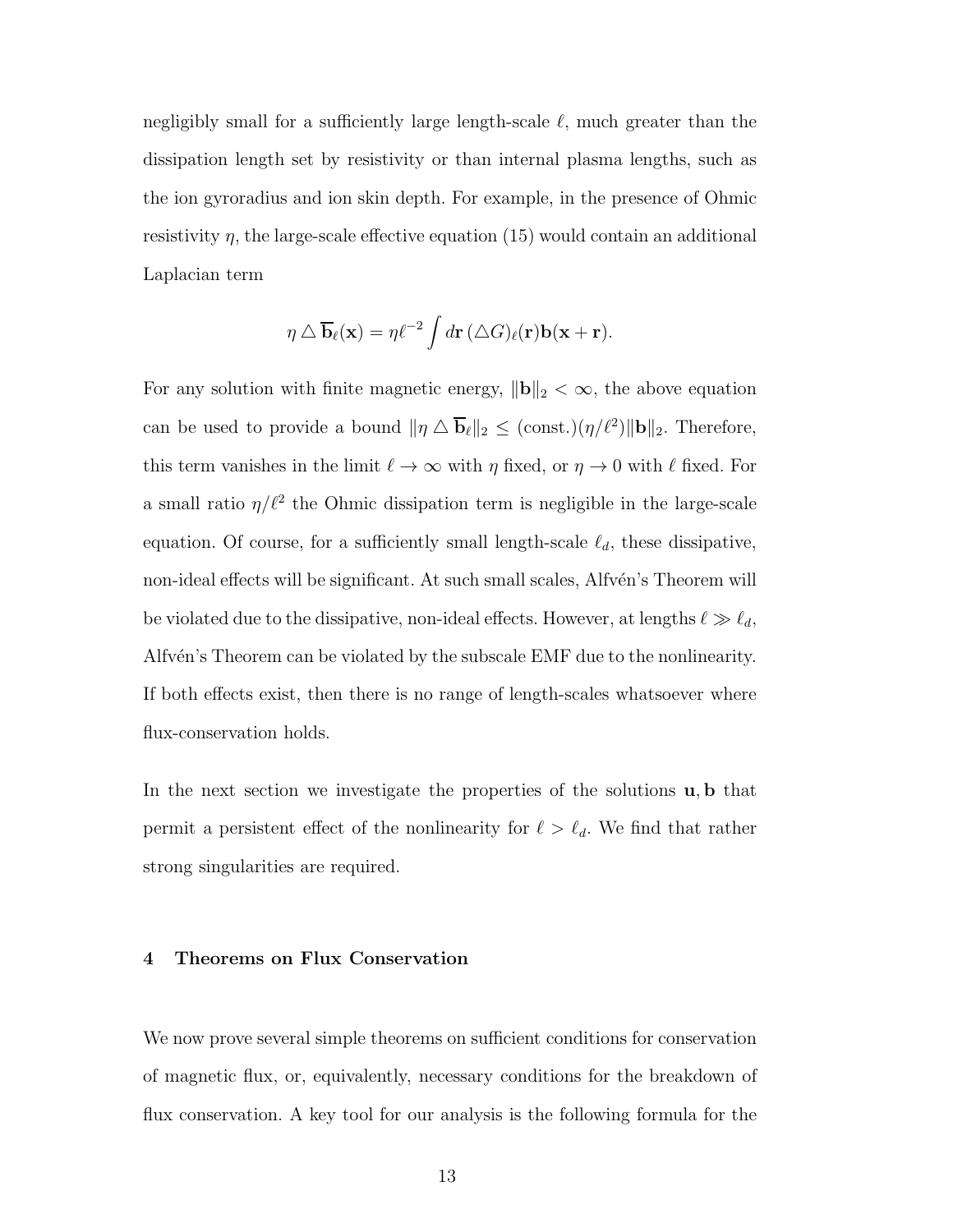subscale EMF

$$
\varepsilon_{\ell}(\mathbf{x}) = \int d\mathbf{r} \, G_{\ell}(\mathbf{r}) \, \delta \mathbf{u}(\mathbf{r}; \mathbf{x}) \times \delta \mathbf{b}(\mathbf{r}; \mathbf{x}) - \int d\mathbf{r} \, G_{\ell}(\mathbf{r}) \, \delta \mathbf{u}(\mathbf{r}; \mathbf{x}) \times \int d\mathbf{r} \, G_{\ell}(\mathbf{r}) \, \delta \mathbf{b}(\mathbf{r}; \mathbf{x}) (18)
$$

where  $\delta \mathbf{u}(\mathbf{r}; \mathbf{x}) = \mathbf{u}(\mathbf{x} + \mathbf{r}) - \mathbf{u}(\mathbf{x})$  is the velocity increment at point **x** for separation vector **r** and similarly for  $\delta$ **b**(**r**; **x**). The formula (18) is easily verified by multiplying out the factors and integrating over the separations.

The first point to recognize is that the subscale EMF vanishes nearly everywhere in the limit as  $\ell \to 0$ , under very minimal conditions. For example, let us assume just that the total energy (kinetic and magnetic) is finite:

$$
E = \frac{1}{2} \left[ \|\mathbf{u}\|_{2}^{2} + \|\mathbf{b}\|_{2}^{2} \right] < \infty,\tag{19}
$$

Here  $\|\mathbf{u}\|_2^2 = \int_{\Lambda} d\mathbf{x} \, |\mathbf{u}(\mathbf{x})|^2$  defines the standard  $L^2$  norm in the flow domain  $\Lambda$ , and similarly for  $\|\mathbf{b}\|_2^2$ . Then the following result holds:

**Proposition 1** Let  $u, b \in L^2$ . Then  $\varepsilon_{\ell} \stackrel{L_1}{\longrightarrow} 0$  as  $\ell \to 0$ .

If the flow domain  $\Lambda$  is infinite, it is more natural to substitute the conditions that **u**, **b** have locally finite energy densities and then the convergence of  $\varepsilon_\ell$ to zero is in the local  $L^1$  sense.

Proof of Proposition 1: A standard density argument from real analysis shows that the  $L^2$ -norms of the increments,  $\|\delta\mathbf{u}(\mathbf{r})\|_2$  and  $\|\delta\mathbf{b}(\mathbf{r})\|_2$ , are continuous in r and, in particular, vanish as  $r \to 0$ . In fact, by the reverse triangle inequality,

$$
\left|\|\delta\mathbf{u}(\mathbf{r})\|_2-\|\delta\mathbf{u}(\mathbf{r}')\|_2\right|\leq \|\delta\mathbf{u}(\mathbf{r})-\delta\mathbf{u}(\mathbf{r}')\|_2=\|\mathbf{u}(\cdot+\mathbf{r})-\mathbf{u}(\cdot+\mathbf{r}')\|_2.
$$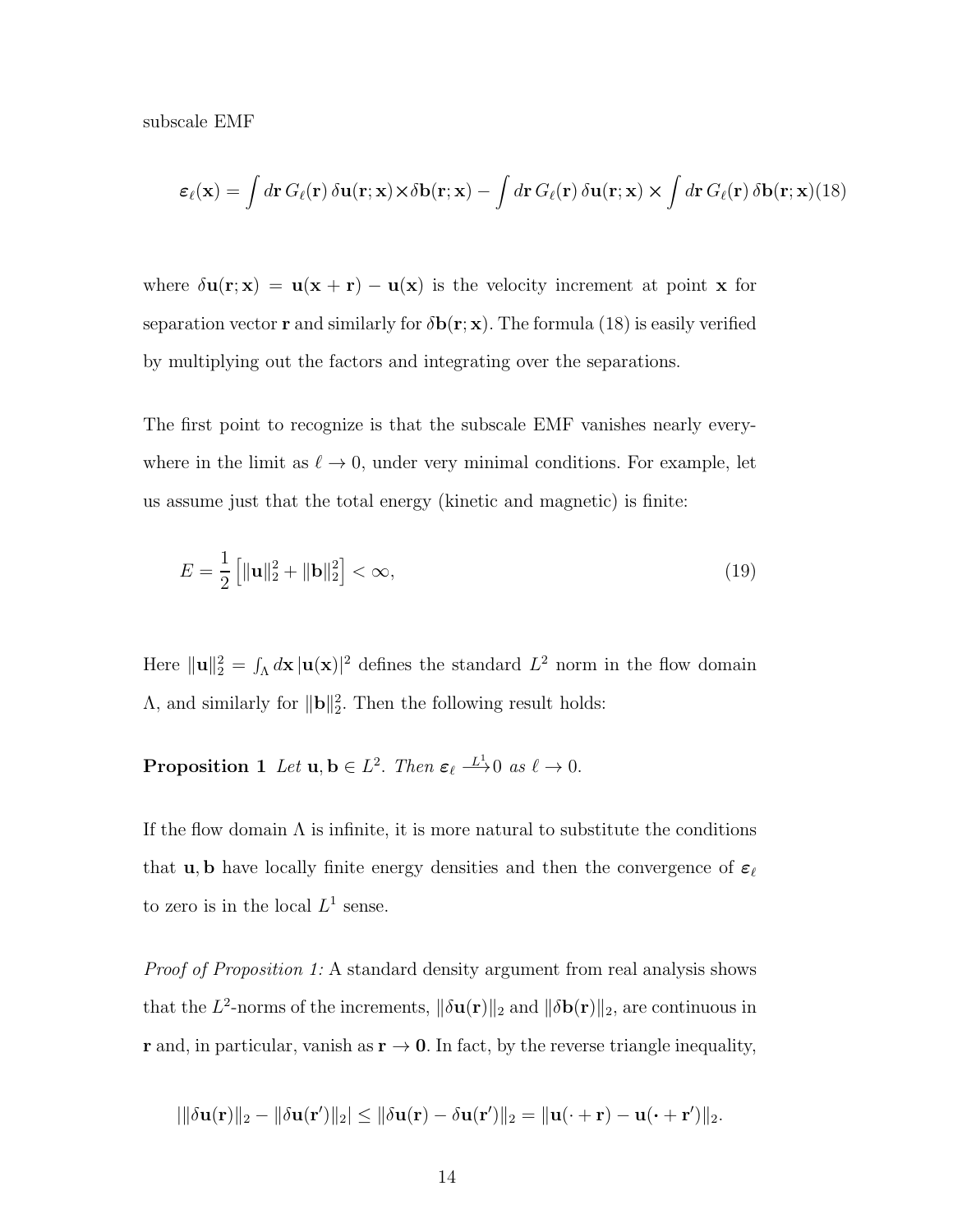Since smooth functions are dense in  $L^2$ , there exists a smooth function  $\mathbf{u}^*$  so that  $\|\mathbf{u} - \mathbf{u}^*\|_2 < \epsilon$  for any  $\epsilon > 0$ . Thus, by triangle inequality,

$$
\|\mathbf{u}(\cdot+\mathbf{r})-\mathbf{u}(\cdot+\mathbf{r}')\|_2 \leq 2\epsilon + \|\mathbf{u}^*(\cdot+\mathbf{r})-\mathbf{u}^*(\cdot+\mathbf{r}')\|_2.
$$

Since  $\mathbf{u}^*$  is smooth, we get

$$
\limsup_{\mathbf{r}'\to\mathbf{r}}\|\mathbf{u}(\cdot+\mathbf{r})-\mathbf{u}(\cdot+\mathbf{r}')\|_2\leq 2\epsilon.
$$

Since  $\epsilon > 0$  is arbitrary, it follows that  $\lim_{\mathbf{r}' \to \mathbf{r}} ||\delta \mathbf{u}(\mathbf{r}')||_2 = ||\delta \mathbf{u}(\mathbf{r})||_2$ , completing the argument. To finish the proof, we observe by the triangle and Hölder inequalities applied to (18) that

$$
\|\boldsymbol{\varepsilon}_{\ell}\|_1 \leq \int d\mathbf{r} \, G_{\ell}(\mathbf{r}) \, \|\delta \mathbf{u}(\mathbf{r})\|_2 \, \|\delta \mathbf{b}(\mathbf{r})\|_2 + \int d\mathbf{r} \, G_{\ell}(\mathbf{r}) \, \|\delta \mathbf{u}(\mathbf{r})\|_2 \, \int d\mathbf{r} \, G_{\ell}(\mathbf{r}) \, \|\delta \mathbf{b}(\mathbf{r})\|_2.
$$

Since  $\|\delta\mathbf{u}(\mathbf{r})\|_2$  is continuous and vanishes at  $\mathbf{r} = \mathbf{0}$ , it follows that  $\lim_{\ell \to 0} \|\boldsymbol{\varepsilon}_{\ell}\|_1 =$ 0. QED

This result is in sharp contrast to that for the analogous "vortex force" in the hydrodynamic case,  $f_\ell \equiv \overline{(u \times \omega)}_\ell - \overline{u}_\ell \times \overline{\omega}_\ell$ , which does not need to vanish in the limit as  $\ell \to 0$ , even if the velocity **u** is continuous. It was proved in [28] that  $f_{\ell}$  only needs to vanish if **u** is Hölder continuous of order greater than 1/2. The Proposition 1 tells us that the limit of the EMF along a subsequence for  $\ell \to 0$  vanishes except on a set of Lebesgue measure zero, when the total energy is finite. However, this result does not imply conservation of flux for every curve  $C$ , since such sets have (three-dimensional) Lebesgue measure zero and the line-integral of  $\varepsilon_\ell$  on certain choices of the loop C might not vanish in the limit.

To get a result on flux conservation, let us prove a spatially local version of the previous proposition, under stronger assumptions: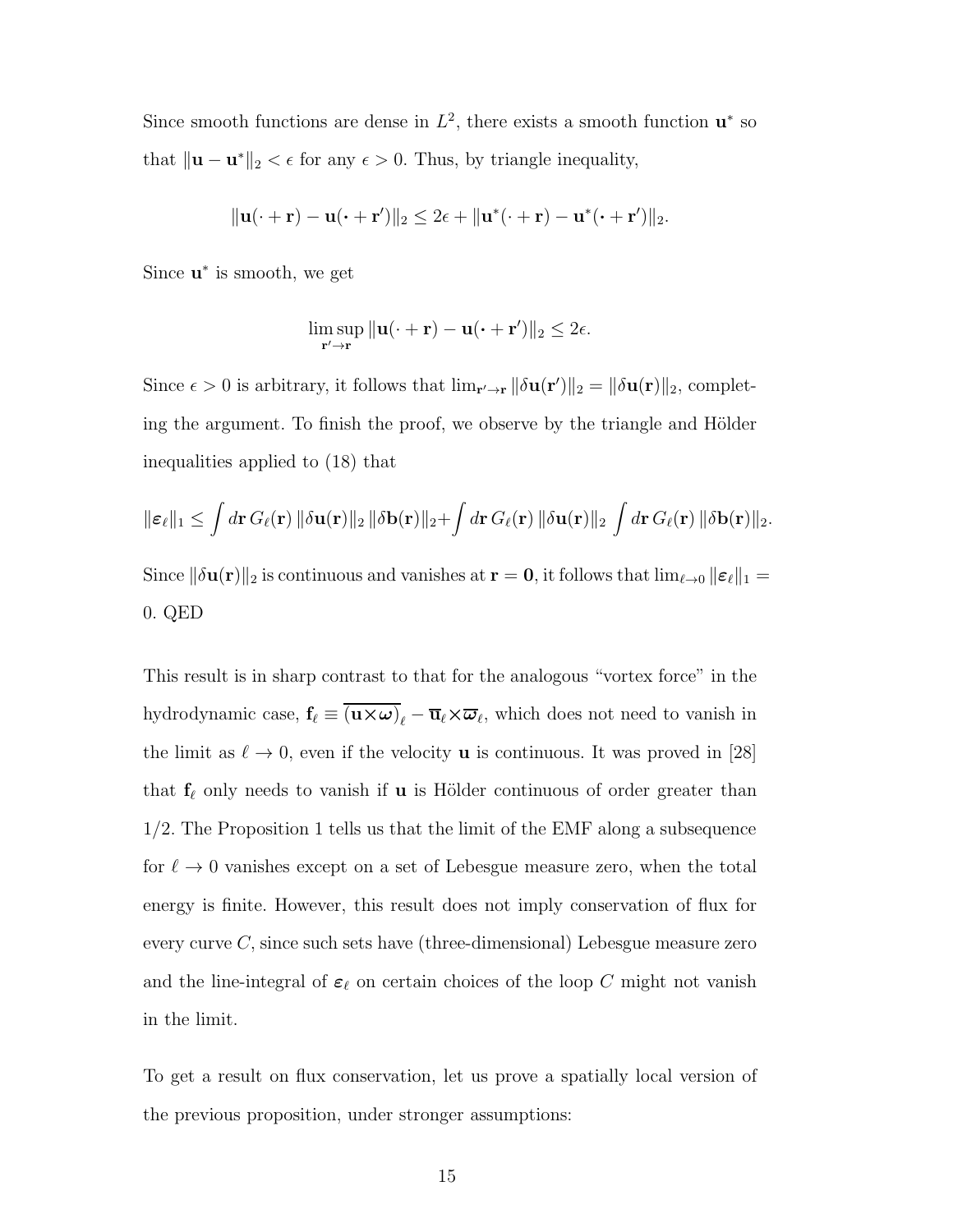**Proposition 2** If either **u** or **b** is continuous at point **x** and if the other is bounded, then  $\varepsilon_{\ell}(\mathbf{x}) \to 0$  as  $\ell \to 0$ .

Proof of Proposition 2: Without loss of generality, let us assume that **u** is continuous at **x** and that  $|\mathbf{b}(\mathbf{x}')| \leq B$  for  $\mathbf{x}' \in \Lambda$ . Then,  $|\delta \mathbf{b}(\mathbf{r}; \mathbf{x})| \leq 2B$  and by the triangle inequality

$$
\begin{aligned} |\varepsilon_{\ell}(\mathbf{x})| &\leq \int d\mathbf{r} \, G_{\ell}(\mathbf{r}) \, |\delta \mathbf{u}(\mathbf{r};\mathbf{x})| \, |\delta \mathbf{b}(\mathbf{r};\mathbf{x})| + \int d\mathbf{r} \, G_{\ell}(\mathbf{r}) \, |\delta \mathbf{u}(\mathbf{r};\mathbf{x})| \, \int d\mathbf{r} \, G_{\ell}(\mathbf{r}) \, |\delta \mathbf{b}(\mathbf{r};\mathbf{x})| \\ &\leq 4B \int d\mathbf{r} \, G_{\ell}(\mathbf{r}) \, |\delta \mathbf{u}(\mathbf{r};\mathbf{x})|. \end{aligned}
$$

It follows then that  $\lim_{\ell \to 0} \epsilon_{\ell}(\mathbf{x}) = \mathbf{0}$ , by continuity of **u** at **x**. Note that, if the filter kernel  $G$  is compactly supported in space, then we need only assume that b is bounded in a small neighborhood of x. QED

This result has the very important implication that, in order to get a nonvanishing EMF in the limit  $\ell \to 0$  at a point **x**, both the velocity and the magnetic field must be irregular there, at least discontinuous or even unbounded.

We can now deduce the following simple consequence for flux conservation:

**Corollary 1** Let C be a closed, oriented, and rectifiable curve, and let  $u, b$ be bounded functions in a neighborhood of C, such that at least one of them is continuous at every point of C except for a set of one-dimensional Hausdorff measure  $H^1$  equal to zero. Then,

$$
\lim_{\ell \to 0} \oint_C \boldsymbol{\varepsilon}_{\ell} \cdot d\mathbf{x} = 0.
$$

An equivalent statement of this result is that, for Alfvén's Theorem to break down, one of the following conditions must hold: either (i) the curve C must be non-rectifiable, or (ii) at least one of  $\bf{u}$  or  $\bf{b}$  must be unbounded on  $C$ , or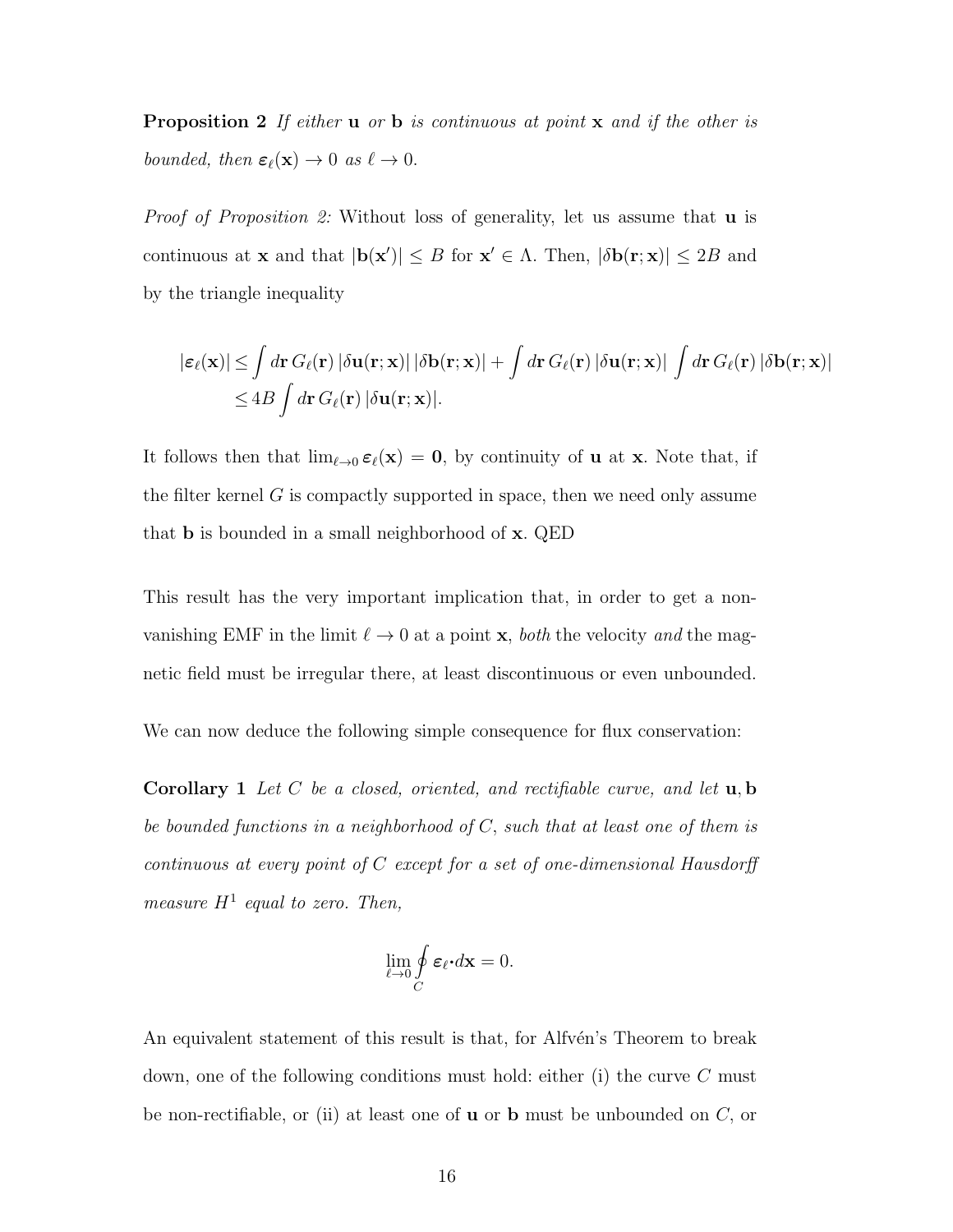else (iii) the curve C and the set of discontinuities  $\mathcal{D} = \mathcal{D}_\mathbf{u} \cap \mathcal{D}_\mathbf{b}$  of both **u** and b must intersect in a set of finite length. More technically, it is required that

$$
H^1(C \cap \mathcal{D}) > 0,\tag{20}
$$

where  $H^1$  is the one-dimensional Hausdorff measure on subsets of  $\mathbb{R}^3$ .

We shall return later to conditions (i) and (ii) in our discussion of turbulent MHD flows. Here we focus on condition (iii), showing by an example that it can indeed lead to violation of flux-conservation:

#### Example 1 Let

$$
\mathbf{u}(\mathbf{x}) = \frac{1}{2}\Delta u_0 \operatorname{sign}(y)\,\hat{\mathbf{i}}
$$

$$
\mathbf{b}(\mathbf{x}) = \frac{1}{2}\Delta b_0 \operatorname{sign}(x\cos\varphi + y\sin\varphi) [\hat{\mathbf{j}}\cos\varphi - \hat{\mathbf{i}}\sin\varphi]
$$

and let G be any spherically symmetric (or even cylindrically symmetric) filter kernel. Then, on the z-axis

$$
\boldsymbol{\varepsilon}_{\ell}(0,0,z) = \frac{\Delta u_0 \Delta b_0}{2\pi} \sigma(\varphi) \cos(\varphi) \hat{\mathbf{k}},\tag{21}
$$

independent of  $\ell$ , while at all other points  $\lim_{\ell \to 0} \varepsilon_{\ell}(\mathbf{x}) = 0$ . Here  $\sigma$  is the  $2\pi$ -periodic function defined by

$$
\sigma(\varphi) = \begin{cases} \varphi & -\pi/2 < \varphi < \pi/2 \\ \pi - \varphi & \pi/2 < \varphi < 3\pi/2 \end{cases}
$$

This example consists of a vortex sheet and a current sheet intersecting in a line, with an angle of  $\pi/2 - \varphi$  between them. The vortex sheet has strength  $\Delta u_0$  and lies in the xz-plane, while the current sheet has strength  $\Delta b_0$  and lies in a plane obtained by rotating the yz-plane around the z-axis by angle  $\varphi$ .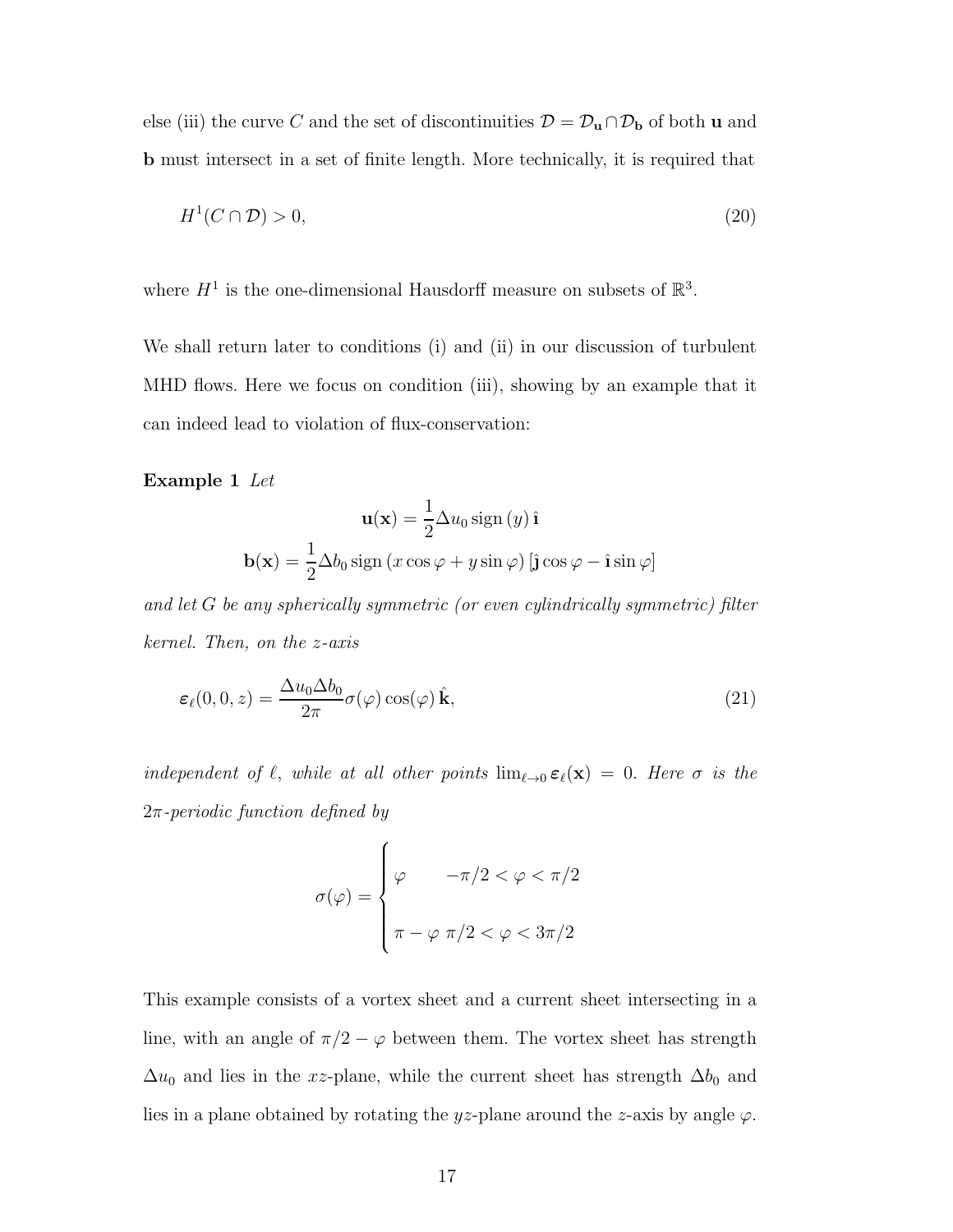

Fig. 1. An intersecting vortex sheet and current sheet viewed along the axis of intersection (the  $z$ -axis). The white strip represents the vortex sheet in the  $xz$ -plane. The black strip represents the current sheet, in the plane obtained by rotating the yz-plane by angle  $\varphi$  around the z-axis. The  $\pm$  labels on the sides of the sheets indicate the values of the sign functions in the definition of the velocity and magnetic field for this example.

(See Figure 1.) To establish (21), note first that for any cylindrically symmetric filter G the filtered functions  $\overline{\mathbf{u}}_{\ell}(\mathbf{x}), \overline{\mathbf{b}}_{\ell}(\mathbf{x})$  vanish on the z-axis. (In fact, they vanish on the entire sheets of discontinuity of u and b, respectively.) Thus,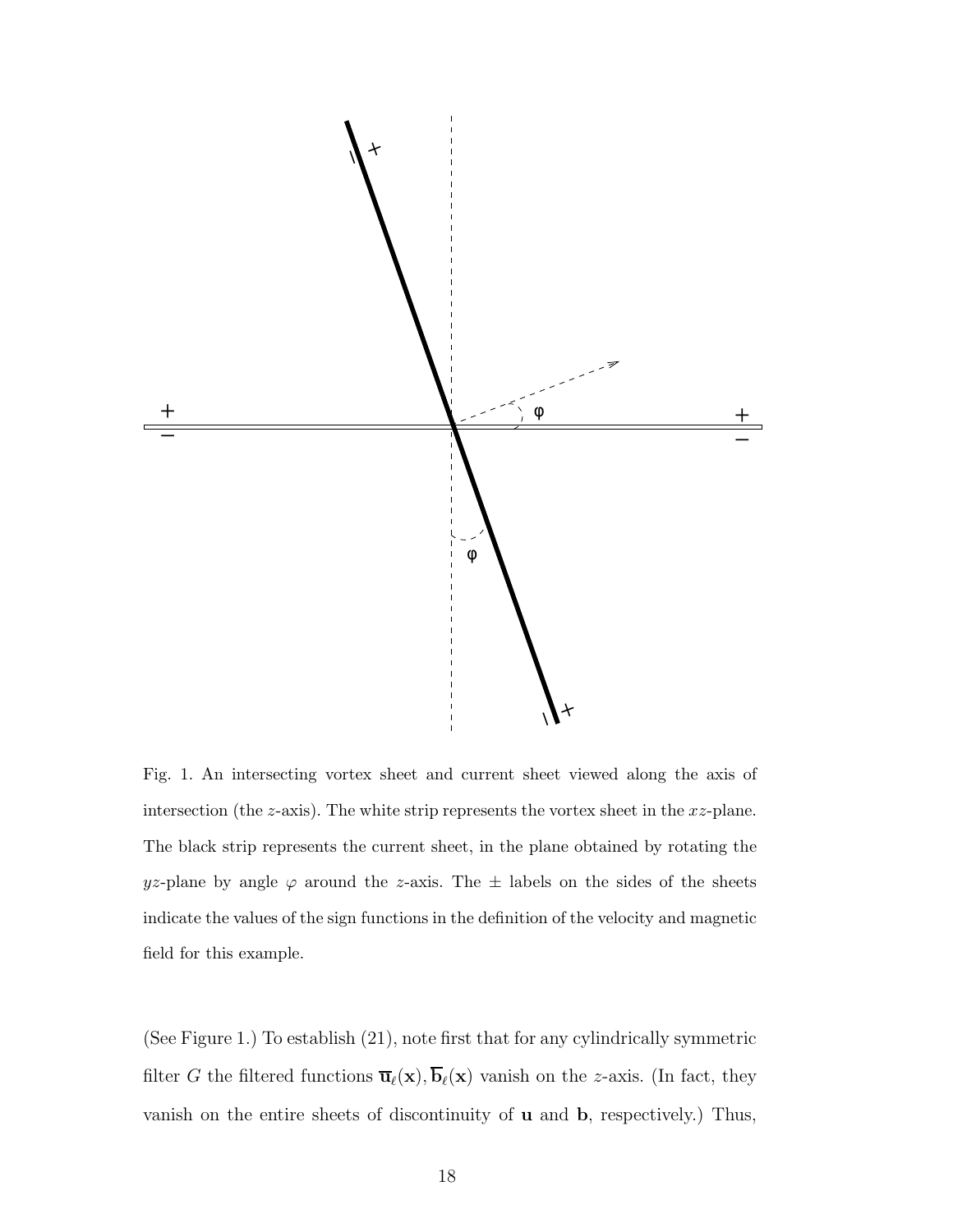$\varepsilon_{\ell} = \overline{(\mathbf{u} \times \mathbf{b})}_{\ell}$  on the *z*-axis. Furthermore, in cylindrical coordinates  $(r, \theta, z)$ ,

$$
\mathbf{u}(\mathbf{x}) \times \mathbf{b}(\mathbf{x}) = \frac{1}{4} \Delta u_0 \, \Delta b_0 \, \text{sign} \left( \sin(\theta) \right) \text{sign} \left( \cos(\theta - \varphi) \right) \cos(\varphi) \hat{\mathbf{k}}.
$$

Thus, for any cylindrically-symmetric filter (not depending upon  $\theta$ ),

$$
\varepsilon_{\ell}(0,0,z) = \frac{1}{8\pi} \Delta u_0 \, \Delta b_0 \cos(\varphi) \hat{\mathbf{k}} \int_{0}^{2\pi} d\theta \, \text{sign}(\sin(\theta)) \text{sign}(\cos(\theta - \varphi)).
$$

The integral has the value  $4\sigma(\varphi)$ , giving the result (21). Note that  $\lim_{\ell\to 0} \varepsilon_\ell(\mathbf{x}) =$ 0 off the z-axis by our Proposition 2. In fact, this is easy to see directly using the constancy of **u** and **b** off the sheets, so that  $\delta \mathbf{u} = \delta \mathbf{b} = \mathbf{0}$ , and formula (18).

In the above example, consider a smooth loop  $C$  that has one segment consisting of an interval along the z-axis of length  $L_z$ . Then for any such loop  $C,$ 

$$
\lim_{\ell \to 0} \oint\limits_C \boldsymbol{\varepsilon}_\ell \boldsymbol{\cdot} d\mathbf{x} = \frac{\Delta u_0 \Delta b_0}{2\pi} L_z \sigma(\varphi) \cos(\varphi),
$$

if the orientation of the curve is upward along the segment on the  $z$ -axis. The function  $\sigma(\varphi)$  resembles the trigometric sine function, but is piecewise linear, and its product with  $cos(\varphi)$  is nonzero except for  $\varphi$  an integer multiple of  $\pi/2$ . The maximum value in the first quadrant,  $0 < \varphi < \pi/2$ , occurs for the solution of  $\cot \varphi_* = \varphi_*,$  or  $\varphi_* \doteq 0.8603$ , an angle a bit larger than  $\pi/4$ . In any case, for any angle  $\varphi$  not an integer mutiple of  $\pi/2$  and for an infinite set of loops, flux through the loop  $C$  is not conserved, instantaneously, in the limit as  $\ell \to 0$ .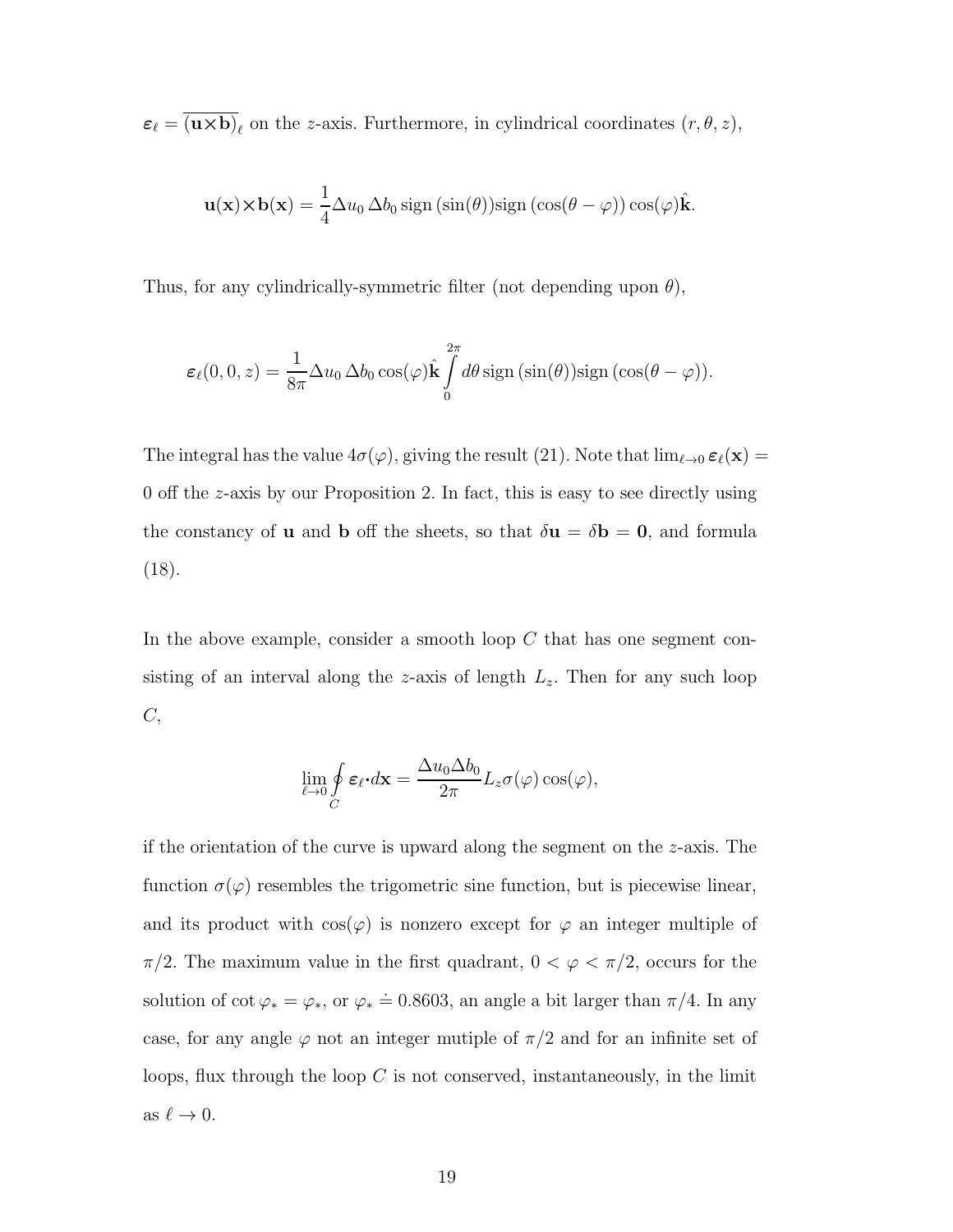### 5 Physical Breakdown of Alfvén's Theorem?

In our discussion thus far we have used only the homogeneous Maxwell equations (1) and the ideal Ohm's law (8) and, in particular, their consequence, equation (9), which we repeat here, for convenience, in a somewhat different form:

$$
\partial \mathbf{b}/\partial t + (\mathbf{u} \cdot \nabla)\mathbf{b} = (\mathbf{b} \cdot \nabla)\mathbf{u}.
$$
 (22)

To fully describe an ideal plasma, there must be adjoined also the momentum equation:

$$
\frac{\partial \mathbf{u}}{\partial t} + (\mathbf{u} \cdot \nabla) \mathbf{u} = (\mathbf{b} \cdot \nabla) \mathbf{b} - \nabla \tilde{p}
$$
\n(23)

where  $\tilde{p} = p + b^2/2$  combines the hydrodynamic and magnetic pressure. We now examine the possibilities for the breakdown of Alfvén's Theorem in the context of (22) and (23), the equations of ideal magnetohydrodynamics.

Our Proposition 2 shows that discontinuous solutions are necessary for the breakdown of flux conservation (or, even worse, unbounded solutions). Of course, it is well-known that the ideal MHD equations possess solutions that are piecewise smooth with jump discontinuities on a smooth surface  $\mathcal{D}$ . A compressible plasma possesses a richer set of such solutions (including shocks), but here we restrict ourselves to incompressible fluids. In that case the jump conditions at the surface  $\mathcal D$  of discontinuity are [49,50]:

$$
\Delta u_n = \Delta b_n = 0 \tag{24}
$$

$$
b_n \Delta \mathbf{u}_t = (u_n - v_n) \Delta \mathbf{b}_t \tag{25}
$$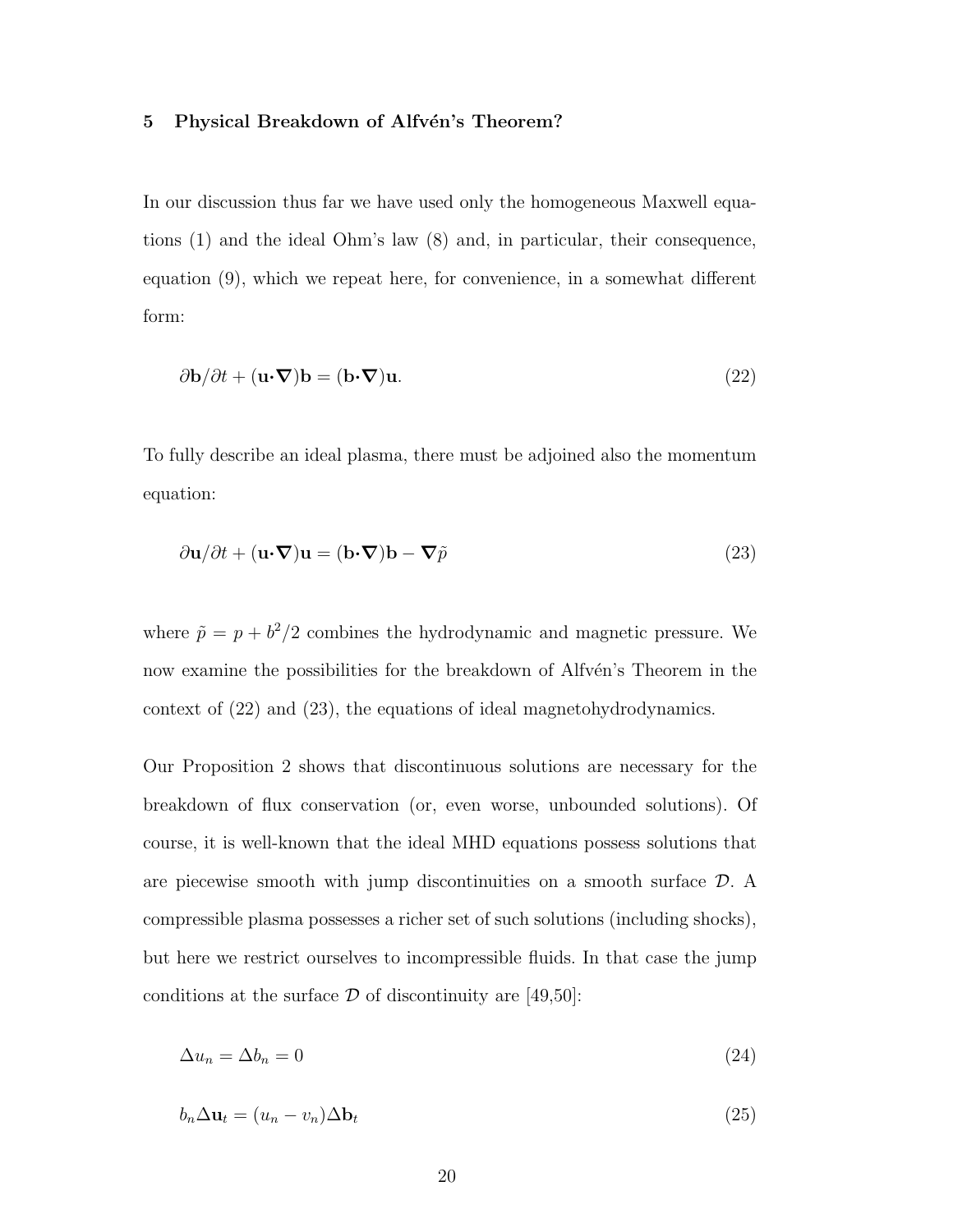$$
(u_n - v_n)\Delta \mathbf{u}_t = b_n \Delta \mathbf{b}_t, \quad \Delta \tilde{p} = 0 \tag{26}
$$

Here  $\Delta f$  for any quantity f denotes its jump across  $\mathcal{D}$ .  $u_n, b_n$  are the components of u, b locally normal to the surface and they must have no discontinuity, by the divergence-free condition. The discontinuities in the tangential components  $\mathbf{u}_t, \mathbf{b}_t$  are related by (25), (26), which follow from (22), (23). Here  $v_n$ denotes the velocity of the surface  $\mathcal D$  normal to itself. These equations imply that  $|u_n - v_n| = |b_n|$  and thus allow two classes of solutions [49,50]. The first class has non-zero mass flow across the surface  $\mathcal D$  of discontinuity:

$$
|u_n - v_n| = |b_n| \neq 0 \Longrightarrow \Delta \mathbf{u}_t = \pm \Delta \mathbf{b}_t. \tag{27}
$$

The second type has no mass flow across  $\mathcal{D}$ :

$$
|u_n - v_n| = |b_n| = 0 \Longrightarrow \Delta \mathbf{u}_t, \, \Delta \mathbf{b}_t \text{ arbitrary}
$$
\n<sup>(28)</sup>

The second type is called generally a "tangential discontinuity", or, if both  $\Delta \mathbf{u}_t$  and  $\Delta \mathbf{b}_t$  are non-zero, a current-vortex sheet.

It is interesting to observe that a single such structure, in isolation, can lead to no breakdown of Alfvén's Theorem. If the filter kernel  $G$  is spherically symmetric, then it is easy to see that at a point  $\mathbf{x} \in \mathcal{D}$ ,

$$
\lim_{\ell \to 0} \overline{\mathbf{u}}_{\ell}(\mathbf{x}) = \frac{1}{2} [\mathbf{u}_{+}(\mathbf{x}) + \mathbf{u}_{-}(\mathbf{x})],
$$

where  $\mathbf{u}_{+}(\mathbf{x}), \mathbf{u}_{-}(\mathbf{x})$  are the values of velocity u approaching x from either side of D. Using the similar results for  $\overline{b}_{\ell}$ ,  $\overline{(\mathbf{u} \times \mathbf{b})}_{\ell}$  gives immediately that

$$
\lim_{\ell \to 0} \varepsilon_{\ell}(\mathbf{x}) = \frac{1}{4} \Delta \mathbf{u}_t(\mathbf{x}) \times \Delta \mathbf{b}_t(\mathbf{x})
$$
\n(29)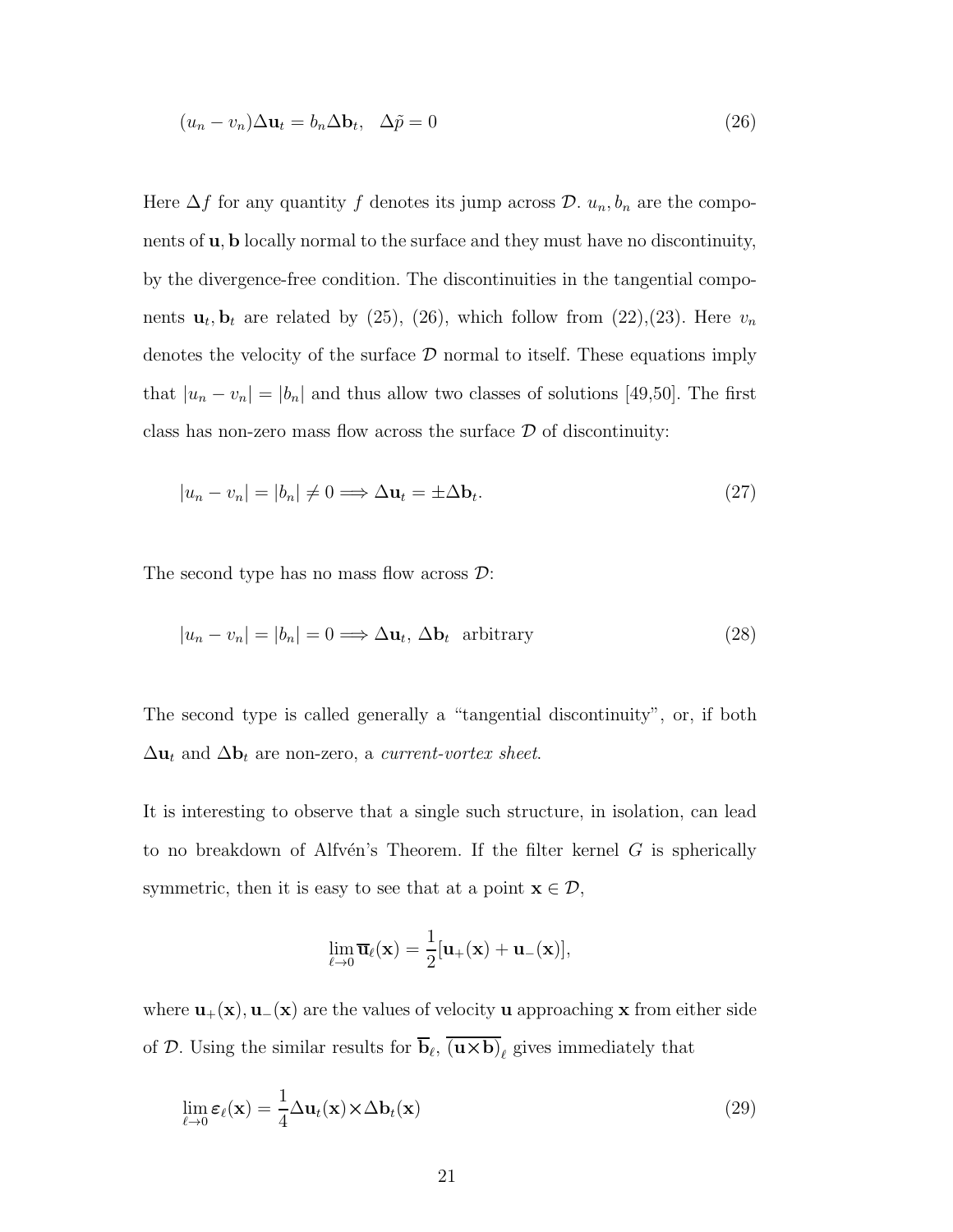for  $x \in \mathcal{D}$ . Of course, the limit is zero for  $x \notin \mathcal{D}$ . For the type of discontinuity with mass-flow, condition (27) implies that the limit is zero also on D. The second type of discontinuity, however, a general current-vortex sheet, can have a nonzero limit for  $\varepsilon_{\ell}$  over the entire two-dimensional surface  $\mathcal{D}$ . Nevertheless, this EMF cannot lead to a violation of Alfvén's Theorem in the limit, because it is everywhere normal to the surface and no non-vanishing line-integral is possible. Thus, our Example 1 of the preceding section, with a pair of intersecting sheets, seems the simplest possibility for breakdown of flux conservation.

Both current sheets and vortex sheets are commonly observed in numerical simulations of near-ideal MHD equations, for both two-dimensions (2D) and three-dimensions (3D). We know of no evidence from these simulations for any worse singularity with unbounded  $|\mathbf{u}|$  or  $|\mathbf{b}|$ . This seems to indicate that the condition (ii) of our Corollary 1 is only an academic possibility, not physically realized. We shall review here briefly some of the available numerical results, with no attempt at completeness.

Current sheets and vortex sheets have been observed to develop in a variety of simulations of freely-decaying 2D-MHD, in approximately ideal conditions. Initial conditions that have been employed include the Orszag-Tang vortex or slight modifications [51,52,53] and random initial conditions [52]. The current sheets and vortex sheets appear usually in very close proximity. A rather successful analytical theory was developed in [54] for the formation of these structures near  $X$ -type magnetic null points. Note, however, that there can be no inviscid breakdown of Alfven's Theorem in 2D, from current sheets and vortex sheets, or from any other type of singularity. Indeed, by its definition, the subscale EMF vector  $\varepsilon_\ell$  points always normal to the 2D plane and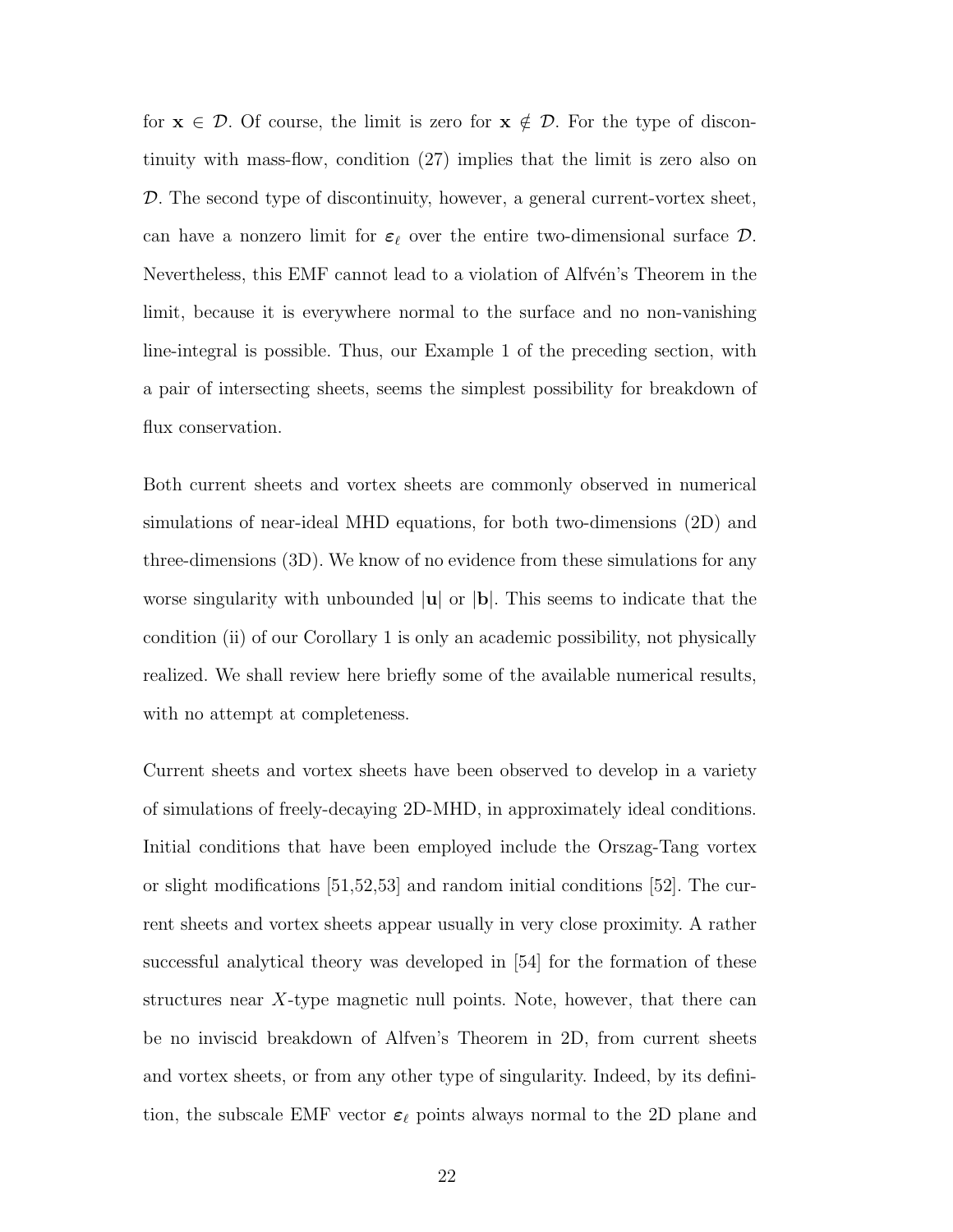therefore no non-vanishing line integral is possible. This is in contrast to the hydrodynamic case, where a breakdown of the Kelvin Theorem is possible in 2D [28,29,30].

Current sheets and vortex sheets are also observed to develop in simulations of 3D-MHD, at moderate magnetic Reynolds numbers. These have been observed in freely-evolving flows initialized by a 3D extension of the Orszag-Tang vortex  $[55,56]$ , by linked flux rings  $[56]$ , or by random initial conditions  $[55]$ , and also in forced 3D MHD turbulence [57]. The latter work [57] did not study  $\bf{u}$ , b fields but instead Elsasser variables  $z^{\pm} = u \pm b$ , further decomposed into contributions from shear-Alfvén and pseudo-Alfvén modes. It was found that all four of these fields form strong sheet-like singularities in close proximity. Of course, the subscale EMF may be written also in terms of Elsasser fields, as

$$
\varepsilon_{\ell} = \frac{1}{2} \left[ \overline{(\mathbf{z}^{-} \times \mathbf{z}^{+})}_{\ell} - \overline{\mathbf{z}}_{\ell}^{-} \times \overline{\mathbf{z}}_{\ell}^{+} \right],\tag{30}
$$

and intersecting sheets of discontinuity of  $z^+$  and  $z^-$  can generate a nonvanishing EMF. The simulations in [55] found closely associated sheets for u, b and they concluded that "vorticity and current display similar features and are usually intense in adjacent regions." This paper also studied the dynamics of these structures, their formation and persistence. The latter is an important issue, since intersection of vortex and current sheets are required, not only at an instant but also over some interval of time. By equation (16), the large-scale magnetic fluxes at two subsequent times  $t' > t$  are related by

$$
\overline{\Phi}_{\ell}(S, t') - \overline{\Phi}_{\ell}(S, t) = \int_{t}^{t'} d\tau \oint_{\overline{C}_{\ell}(\tau)} \varepsilon_{\ell}(\tau) \cdot d\mathbf{x}.
$$
\n(31)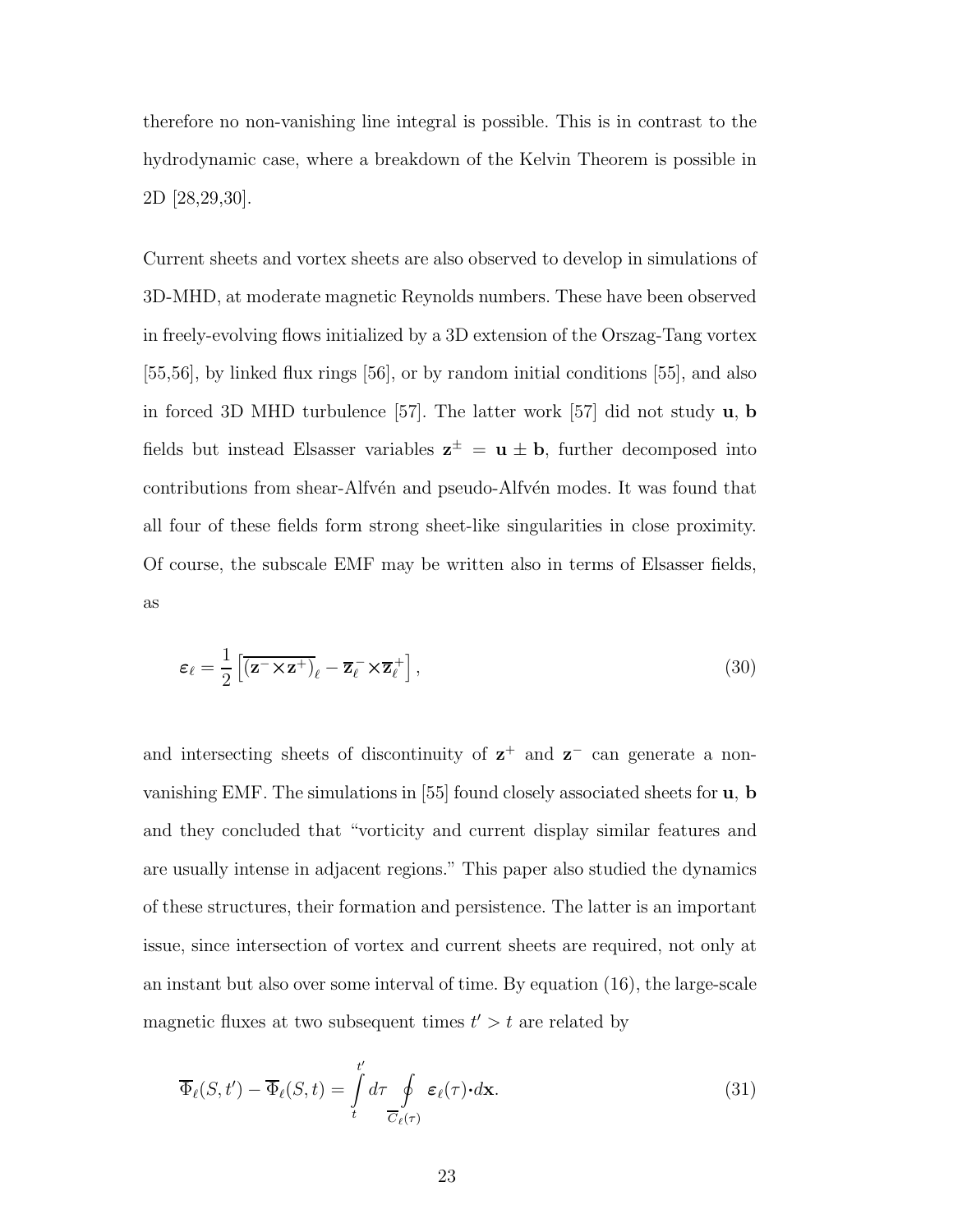(if all non-ideal effects may be ignored at scale  $\ell$ .) Thus, the magnetic flux will be conserved if the line-integral of the EMF is non-zero only for a set of times of measure zero. Our Example 1 in the previous section does not address this issue, because the configuration of intersecting vortex and current sheets employed there is not a stationary solution of the ideal MHD equations.

Nevertheless, we conjecture that magnetic flux conservation may indeed be broken in ideal MHD by nonlinear effects. As a physical phenomenon, it should be analogous to the decay of magnetic flux trapped in a narrow superconducting ring. According to both theory [58,59,60] and experiment [61,62] this decay is due to nucleation of quantized magnetic flux lines (by thermal, quantum, or other fluctuations), which locally destroy the superconducting state. The quantized flux lines migrate out of the ring, allowing the relative phase across the point of escape to slip by  $2\pi$  and generating a voltage pulse around the ring. Here it is important that the quantized flux lines need not move with the local superfluid velocity, due primarily to drag forces generated by their interaction with the background excitations (quasi-particles and holes) [63]. The physics in ideal MHD is similar, with the necessary singularities provided by the (intersections of) current sheets and vortex sheets. In the presence of such singularities, the large-scale magnetic field lines do not move with the plasma velocity at the same scale but gain a "slip velocity" due to their interaction with the subscale modes: see eq. (17). The diffusion of the lines of force of the large-scale magnetic field out of the advected loop implies a voltage pulse around the loop, which can lead to violation of flux conservation. There is not only a physical similarity of this process with quantum-phase slip in superconductors but also, as we discussed in [29], a fairly close formal analogy as well.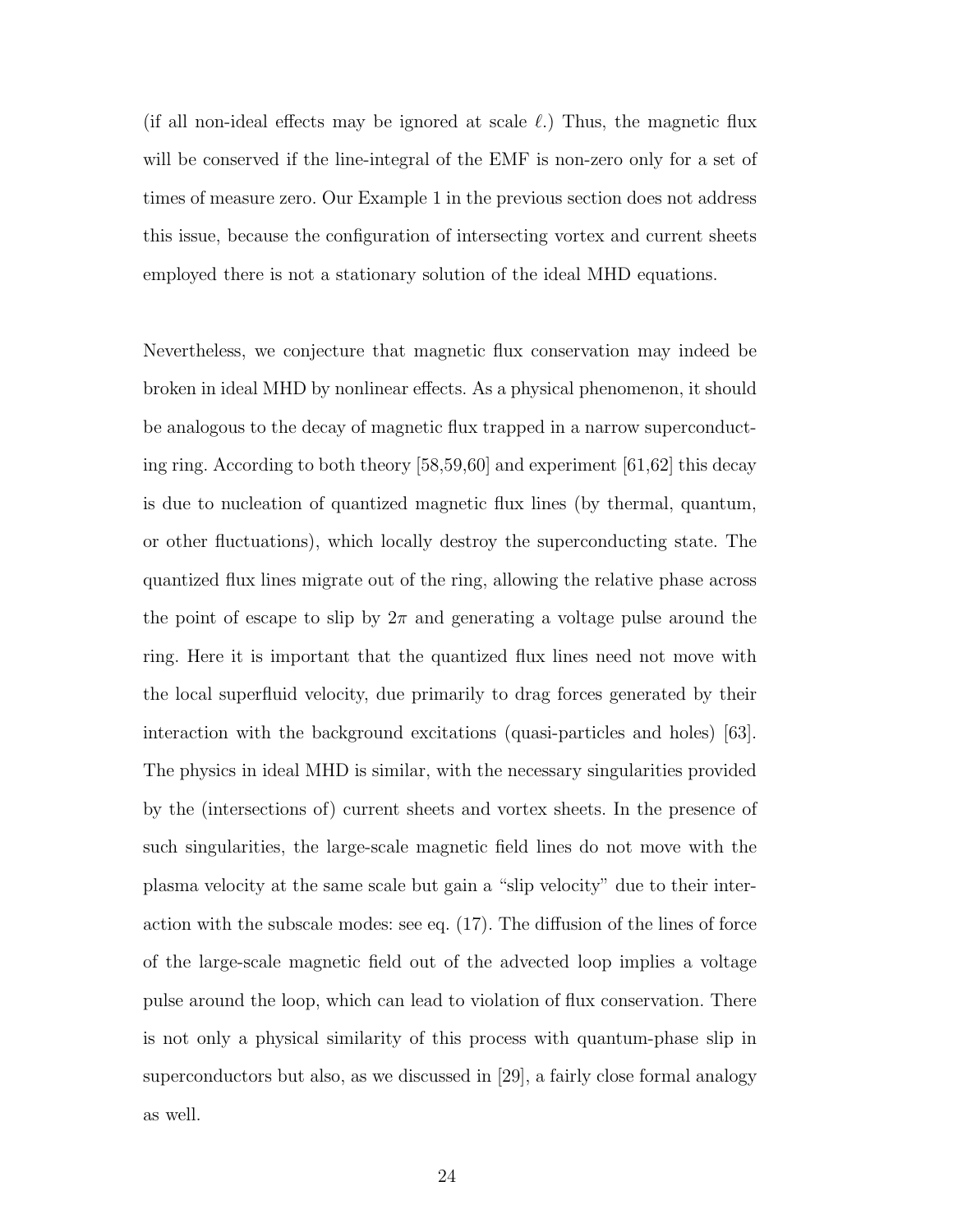To complete this section we would like to make a few comments on the relation of our results to various theories of magnetic line reconnection in MHD. Our simple Example 1 provides conditions similar to those required in several such theories. In quasi-2D reconnection, there is an  $X$ -type magnetic neutral line along which the parallel component of the electric field is non-vanishing [4]. Such neutral lines are not structurally stable in 3D, so theories of 3D reconnection are often based instead upon neutral points (magnetic nulls) which are stable [64,65]. These theories require a non-vanishing line-integral of the electric field along magnetic field lines that connect pairs of nulls (null-null lines). Finally, theories of  $\mathbf{B} \neq \mathbf{0}$  reconnection [35,36,37] are based upon magnetic field-lines of maximum loop voltage  $(eq.(7))$ . In our Example 1, the current sheet is a neutral sheet for the large-scale magnetic field  $\mathbf{b}_{\ell}$ , for any  $\ell > 0$ . In particular, a neutral line exists along which there is a non-vanishing integral of the electric field. Adding a smooth external magnetic field with only a  $z$ -component, and non-vanishing on the  $z$ -axis, makes this null line a magnetic field line with maximal loop-voltage in the limit  $\ell \to 0$ . By adding an appropriate smooth external magnetic field, this line can also be converted to a null-null field line. However, all of these constructions are contrived and clearly inadequate as a general model of fast reconnection (i.e. with rates independent of resistivity). In the next section we shall indicate what we believe are some missing ingredients of such a theory.

The most important implication for theories of fast reconnection follows from Proposition 2 and its Corollary 1. These show that vortex sheets are equally important as current sheets to obtain non-vanishing reconnection in the ideal limit. Any successful theory must involve essentially the coincident singularities of the velocity field u and magnetic field b.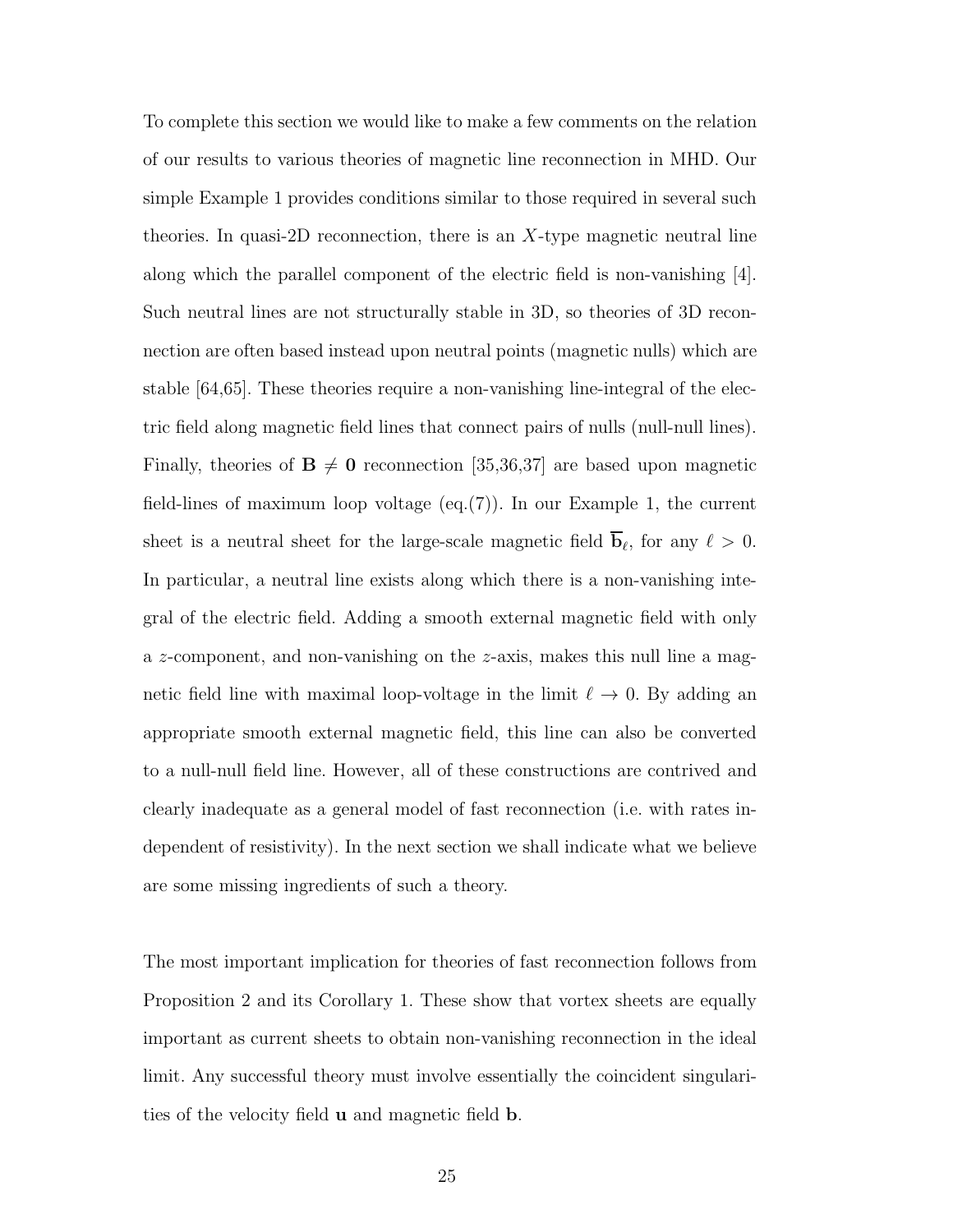#### 6 Turbulent Cascade of Magnetic Flux

The results in the present paper are not specific to turbulent plasma flows but this is one of their most interesting areas of application. The necessary ingredients to violate Alfvén's Theorem—singular current and vortex sheets —seem to exist in MHD turbulence in the limit of high fluid and magnetic Reynolds numbers. Therefore, we expect that magnetic-flux conservation breaks down under turbulent conditions. Analogous to the case of fluid velocity circulations discussed in [28,29,30], we may term this a "cascade of magnetic-flux". However, the term "cascade" is not as well warranted here, since the scale-locality of the process is in serious doubt. Following the discussion in [29,66], the turbulent EMF  $\varepsilon_{\ell}(\mathbf{x})$  is infrared (IR) local-in-scale if the Hölder exponents of  $\mathbf{u}, \mathbf{b}$ at the point **x** satisfy  $h_u < 1$  and  $h_b < 1$ . Similarly, the turbulent EMF is ultraviolet (UV) local-in-scale at the point  $x$  if the Hölder exponents there satisfy  $h_u > 0$  and  $h_b > 0$ . This means that the EMF is UV-local away from discontinuities. However it is precisely due to these points that the flux-conservation is violated! It is possible that UV-locality still holds at such points, but it requires extensive cancellations between the contributions from length-scales  $\ll l$ . This is unlikely if the current sheets and vortex sheets are highly coherent structures at all length-scales. Thus, it is more likely that UV locality is only marginal there. This complicates the task of developing adequate theoretical models for the turbulent EMF  $\varepsilon_{\ell}(\mathbf{x})$ . For example, the "multi-scale gradient" expansion that was developed in [67] and applied to the circulation cascade in [29] is based upon UV-locality. Its application to the cascade of magnetic-flux in MHD turbulence may thus be only qualitatively successful for  $\ell \to 0$ .

Another complication in turbulent MHD flows is that material curves  $C(t)$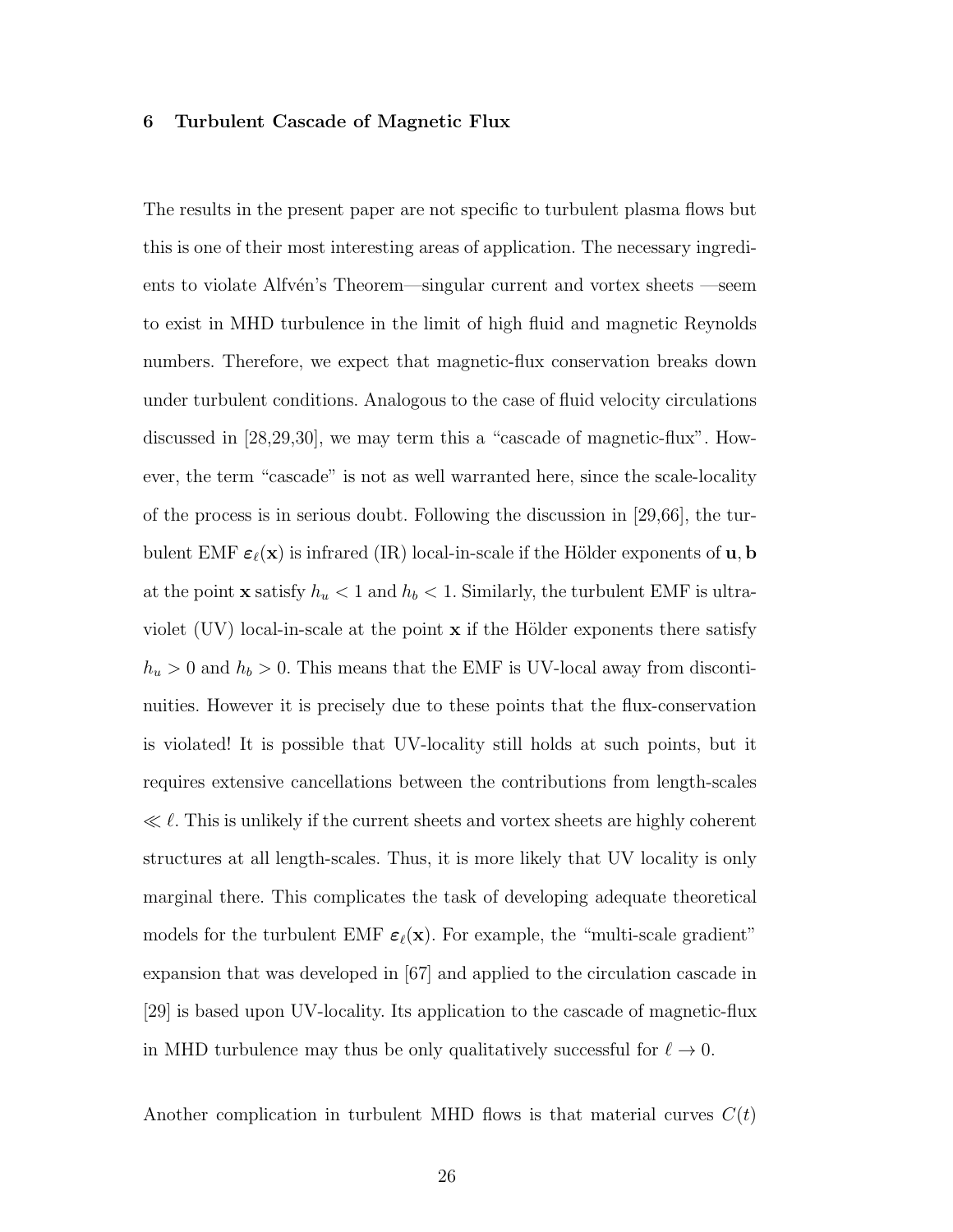advected by a velocity field which is not differentiable but only Hölder continuous are expected to become fractal, with a Hausdorff dimension  $>1$  [68,69]. This is likely to occur in MHD turbulence in the limit of infinite magnetic and fluid Reynolds numbers. Fractality of material curves provides another potential mechanism for breakdown of Alfvén's Theorem, since fractal curves are non-rectifiable (condition (i) in Corollary 1.) In fact, for fractal curves and surfaces it is not even clear how to *define* integrals such as the magnetic-flux (3) or the loop-voltage (6). One possibility is to write, for example,

$$
\oint_{C(t)} \mathbf{R}(\mathbf{x}, t) \cdot d\mathbf{x} = \oint_C \mathbf{R}_L(\mathbf{a}, t) \cdot d\mathbf{x}(\mathbf{a}, t)
$$
\n(32)

where  $\mathbf{x}(\mathbf{a}, t)$  is the Lagrangian flow map, defined by

$$
(d/dt)\mathbf{x}(\mathbf{a},t) = \mathbf{u}(\mathbf{x}(\mathbf{a},t),t), \ \mathbf{x}(\mathbf{a},t_0) = \mathbf{a},
$$

 $\mathbf{R}_L(\mathbf{a}, t) = \mathbf{R}(\mathbf{x}(\mathbf{a}, t), t)$  is the non-ideality in a Lagrangian frame, and the integral on the right side of  $(32)$  is defined over the initial loop C at time  $t_0$ . It was shown by Young [70,71] that this integral exists in the Stieltjes-sense if the minimal Hölder exponents  $h_R$  of  $\mathbf{R}_L(\mathbf{a}, t)$  and  $h_x$  of  $\mathbf{x}(\mathbf{a}, t)$  satisfy  $h_R + h_x > 1$ . We expect that condition (i) can be removed in Corollary 1 by an application of such ideas. An interesting laboratory in which to study this question is the Kazantsev-Kraichnan dynamo model [72,73], for the case of non-smooth advecting velocity field [74,75,76]. It is expected that advected curves and surfaces in this model will become fractal, just as in real turbulence [28]. However, the advecting random velocity field is Gaussian and monofractal, so that there are no vortex sheets (and perhaps no current sheets). Thus, the effect of fractality of material objects can be studied in isolation. We conjecture that the magnetic flux is strictly conserved for all surfaces in the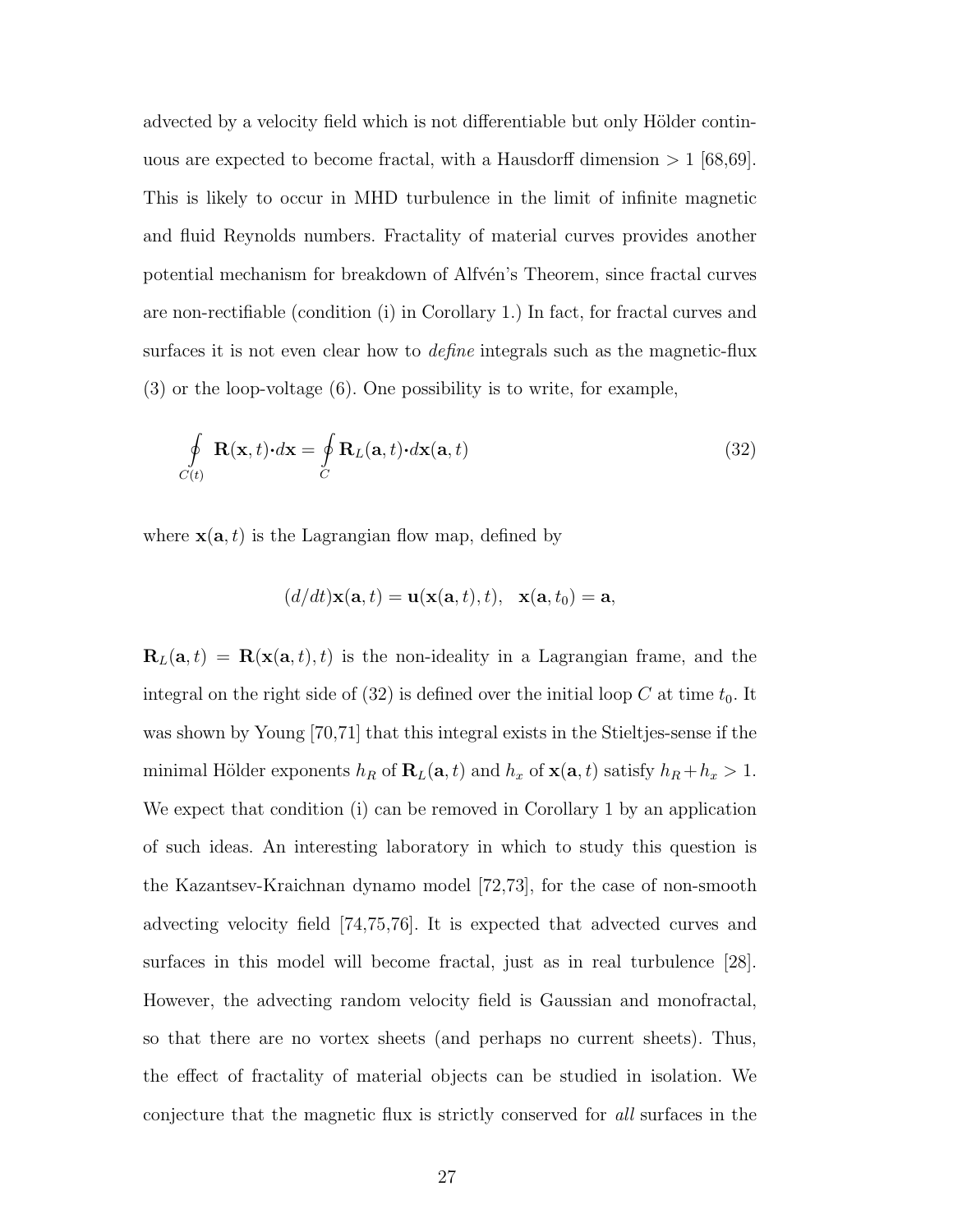Kazantsev-Kraichnan model, when the advecting velocity is non-smooth but Hölder continuous.

Although we expect no direct effect of fractality of the surface  $S(t)$  (or of its boundary  $C(t)$  on conservation of magnetic flux, there can be an indirect effect. If the Hausdorff dimension of  $C(t)$  is  $> 1$ , then it increases the probability of a nontrivial intersection of the loop with the discontinuity set  $\mathcal D$  of u and  $\bf{b}$  (cf. eq.(20)). If the Hausdorff dimensions of the current-vortex sheets are  $> 2$ , then the dimension of their typical intersection  $\mathcal{D}$  will be  $> 1$  and this will also enhance the probability of condition (20) being satisfied. Most phenomenological models of intermittency in MHD turbulence have assumed that the Hausdorff dimension of the sheets is exactly equal to 2 [77,78,79,80]. However, it is plausible to expect that turbulent advection on all scales will lead to wrinkling of the sheets, increasing their dimensionality to values  $> 2$ .

A similar effect will appear due to the spontaneous stochasticity of magnetic field-lines in the limit of infinite magnetic Reynolds numbers. Field lines  $\xi(\sigma, t)$ are defined in principle at each time  $t$  by solving the ODE (in the parameter  $\sigma$  related to arclength s by  $ds = |\mathbf{b}|d\sigma$ 

$$
(d/d\sigma)\xi(\sigma,t) = \mathbf{b}(\xi(\sigma,t),t), \quad \xi(0,t) = \xi_0 \tag{33}
$$

for the given magnetic field  $\mathbf{b}(\mathbf{x}, t)$ . However, in the limit of infinite magnetic Reynolds number, the magnetic field is non-smooth and, in fact, probably nowhere-differentiable. In that case, the solutions of (33) are not only fractal but also presumably random. This line-stochasticity can arise mathematically from the non-uniqueness of the solutions of the initial-value problem (33) when b is non-smooth. Physically, it corresponds to a turbulent diffusion in the ar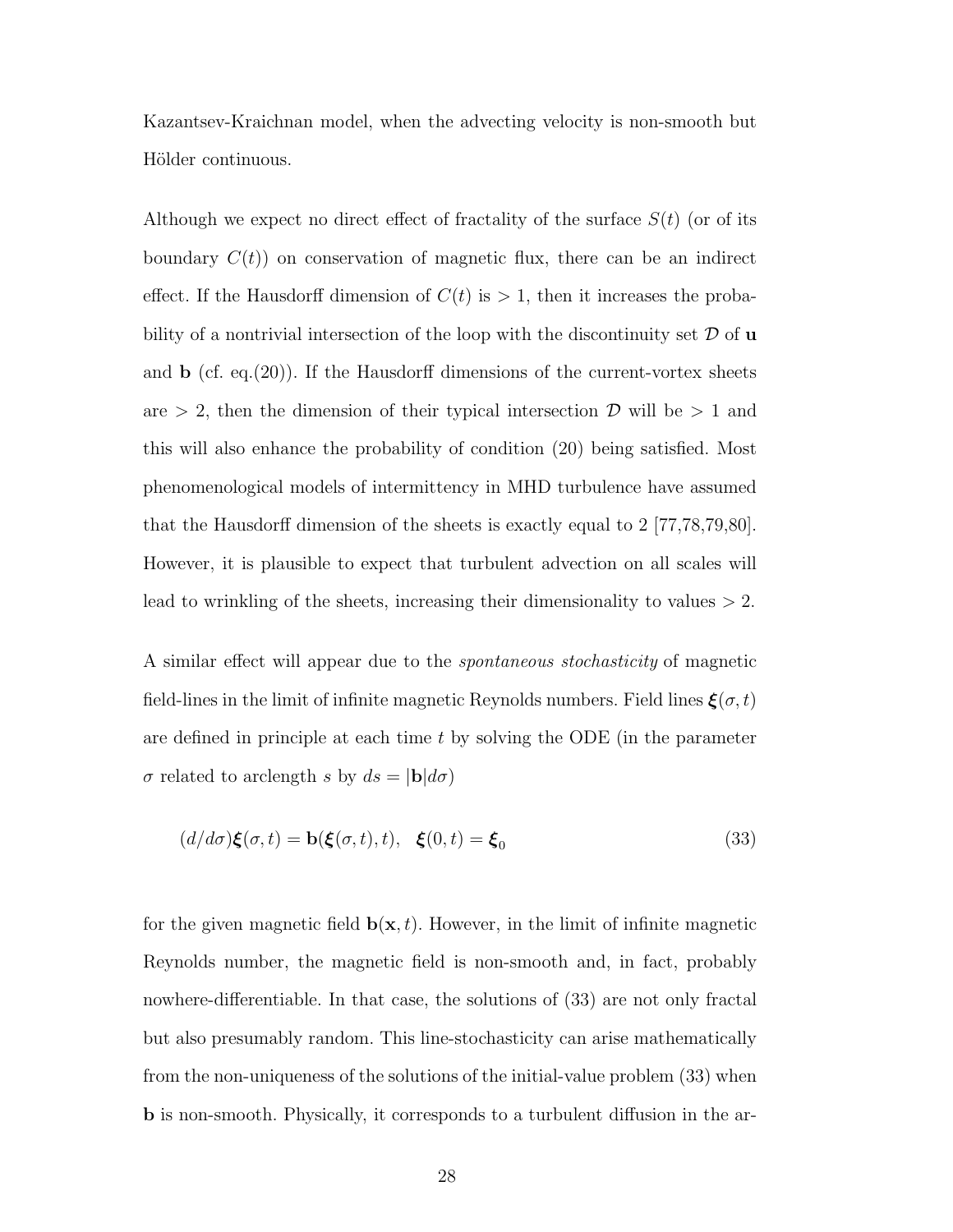clength parameter s, analogous to Richardson diffusion of material particles in hydrodynamic turbulence [81]. This phenomenon of "spontaneous stochasticity" was first noted for Lagrangian trajectories in the Kraichnan model of random advection [82,83]. It has since been rigorously proved in the Kraichnan model that the solutions for the Lagrangian trajectories correspond to a random process, with a *fixed* initial condition  $x_0$  for the fluid particle and a *fixed* advecting velocity u [84,85]. These considerations carry over plausibly also to the equation (33) for the magnetic field-lines. Such stochastic effects will increase the likelihood of magnetic field-lines intersecting the singular set D. Note that this type of random field-line wandering is a crucial part of current theories of fast turbulent reconnection [12,13].

#### 7 Conclusions

The results presented in this paper support theories of fast turbulent reconnection [12,13,5], in a general way, but also place rigorous constraints upon them. A basic assumption of those theories is that Alfven's Theorem may be violated in the limit of vanishing resistivity. We have shown that this is possible by an analysis of the MHD equations for an ideal plasma. However, in contrast to Kelvin's circulation theorem, which is rather easily violated  $[28,29,30]$ , Alfvén's theorem on magnetic-flux conservation is much more robust. We have proved that violations of it are only possible, essentially, if singular vortex sheets and current sheets have intersections with high enough dimension and persist long enough in time. These results should help to guide further theoretical, numerical, and experimental work.

We have shown, in particular, that it is crucial to understand the physical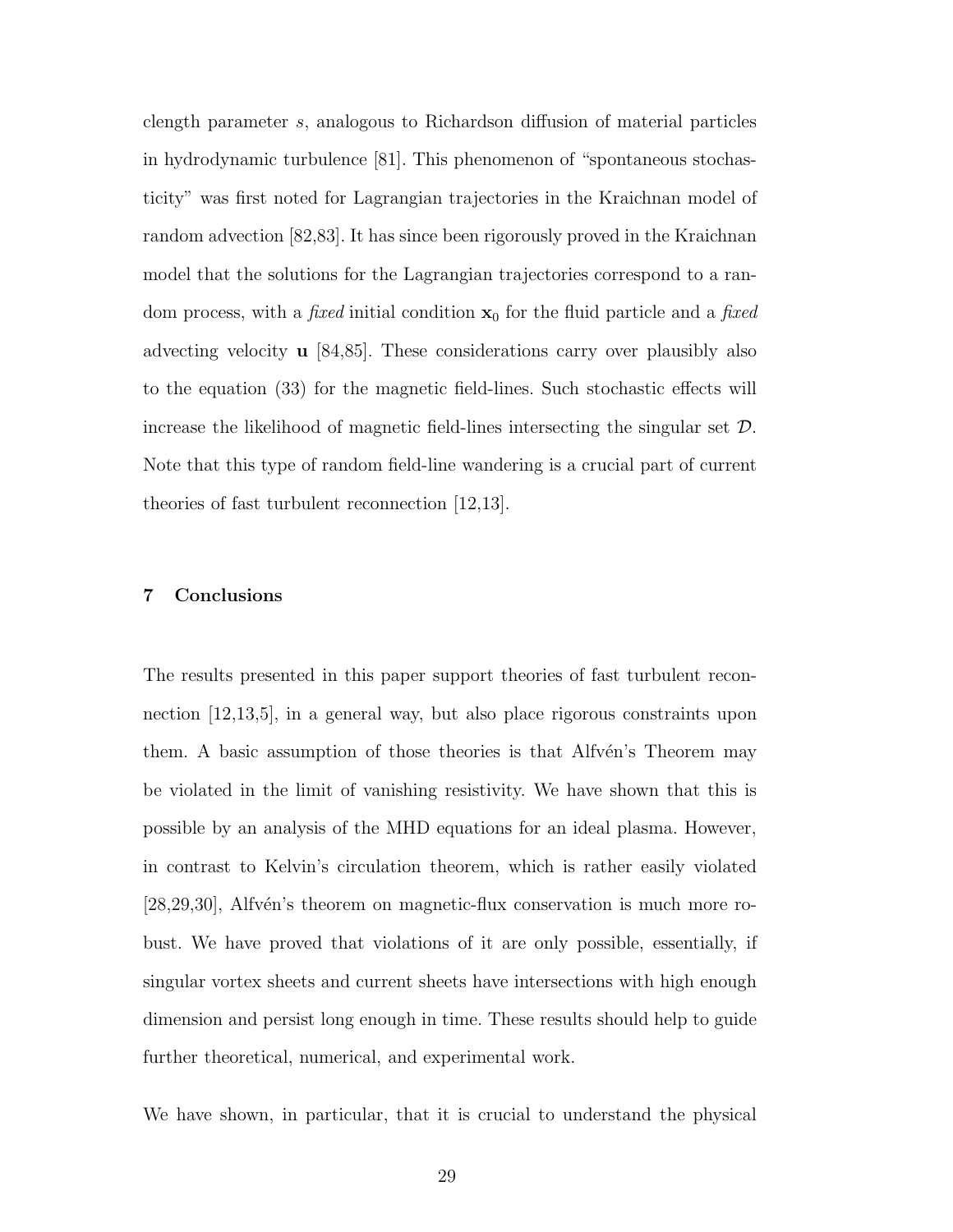properties of the subscale EMF, defined by eq.(14). At large enough lengthscales  $\ell$ , this quantity is the critical driver of magnetic line reconnection and any non-ideality at small scales is irrelevant. To explain the fast rates of reconnection observed in astrophysical situations, where many decades of inertial range are often observed, a quantitative theory for the turbulent EMF must be developed.

The predicted breakdown of magnetic-flux conservation in ideal MHD, as a physical phenomenon, is closely analogous to the decay by quantum phase-slip of magnetic flux confined in a superconducting ring. It should be observable both in numerical simulations and in laboratory experiments at moderately high Reynolds numbers.

Acknowledgements. We wish to thank E. T. Vishniac for many illuminating discussions on the subject of this paper. This work was supported by NSF grant # ASE-0428325 at the Johns Hopkins University and by the Center for Nonlinear Studies at Los Alamos National Laboratory.

#### References

- [1] H. Alfvén, "On the existence of electromagnetic-hydrodynamic waves," Arkiv f. Mat., Astron. o. Fys. 29B 1–7 (1942)
- [2] D. P. Stern, "The motion of magnetic field lines," Space Science Reviews 6 147–173 (1966)
- [3] H. Helmholtz, "Über Integrale der hydrodynamischen Gleichungen welche den Wirbelbewegungen entsprechen," Crelles Journal 55 25–55 (1858).
- [4] W. I. Axford, "Magnetic field reconnection," in: Magnetic Reconnection in Space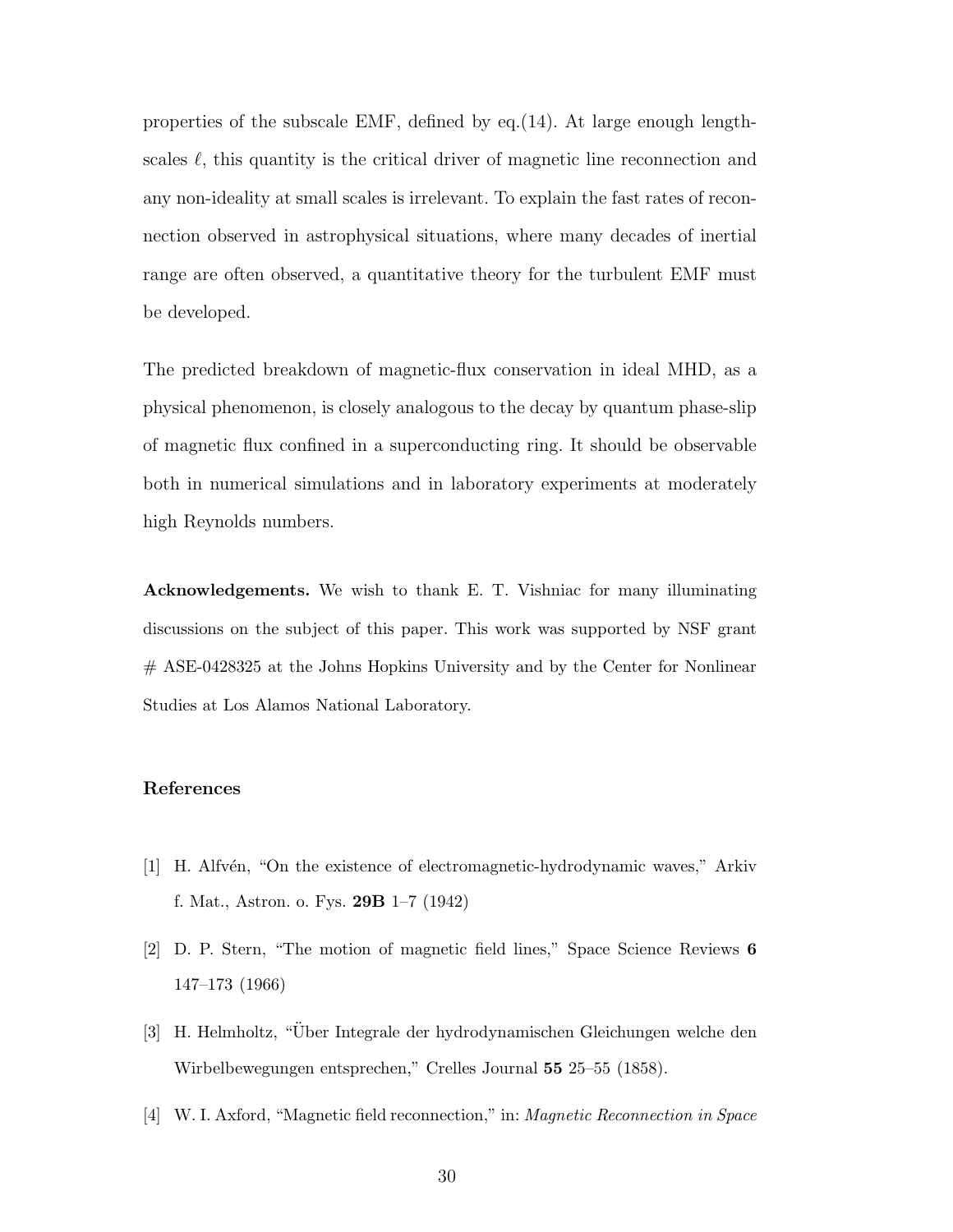and Laboratory Plasmas, Proceedings of the Chapman Conference on Magnetic Reconnection, Los Alamos, NM, October 3-7, 1983. (American Geophysical Union, Washington, DC, 1984), p. 1-8.

- [5] A. Lazarian, "Astrophysical implications of turbulent reconnection: from cosmic rays to star formation," in: Magnetic Fields in the Universe: From Laboratory and Stars to Primordial Structures. AIP Conference Proceedings 784 42–53 (2005).
- [6] R. T. Deam and S. F. Edwards, "The theory of rubber elasticity," Phil. Trans. Roy. Soc. Lond. A 280 317–353 (1976).
- [7] P. M. Goldbart and N. Goldenfeld, "Sam Edwards and the statistical mechanics of rubber," in: Stealing the Gold: A Celebration of the Pioneering Physics of Sam Edwards. (Calrendon Press, Oxford, 2004) pp.275-297.
- [8] D. Biskamp, Magnetic Reconnection in Plasmas. (Cambridge University Press, Cambridge, 2000).
- [9] E. Priest and T. Forbes, Magnetic Reconnection: MHD Theory and Applications. (Cambridge University Press, Cambridge, 2000).
- [10] E. N. Parker, "Fast dynamos, cosmic rays, and the galactic magnetic fields," Astrophys. J. 401 135–145 (1992).
- [11] K. P. Dere, "The rate of magnetic reconnection observed in the solar atmosphere," Astrophys. Jour. 472 864–873 (1996)
- [12] A. Lazarian and E. Vishniac, "Reconnection in a weakly stochastic field," Astrophys. J. 517 700–718 (1999).
- [13] A. Lazarian and E. Vishniac, "Fast reconnection of magnetic fields in turbulent fluids," Rev. Mex. AA (Serie de Conferencias) 9 55–62 (2000). [astro-ph/0002067](http://arxiv.org/abs/astro-ph/0002067)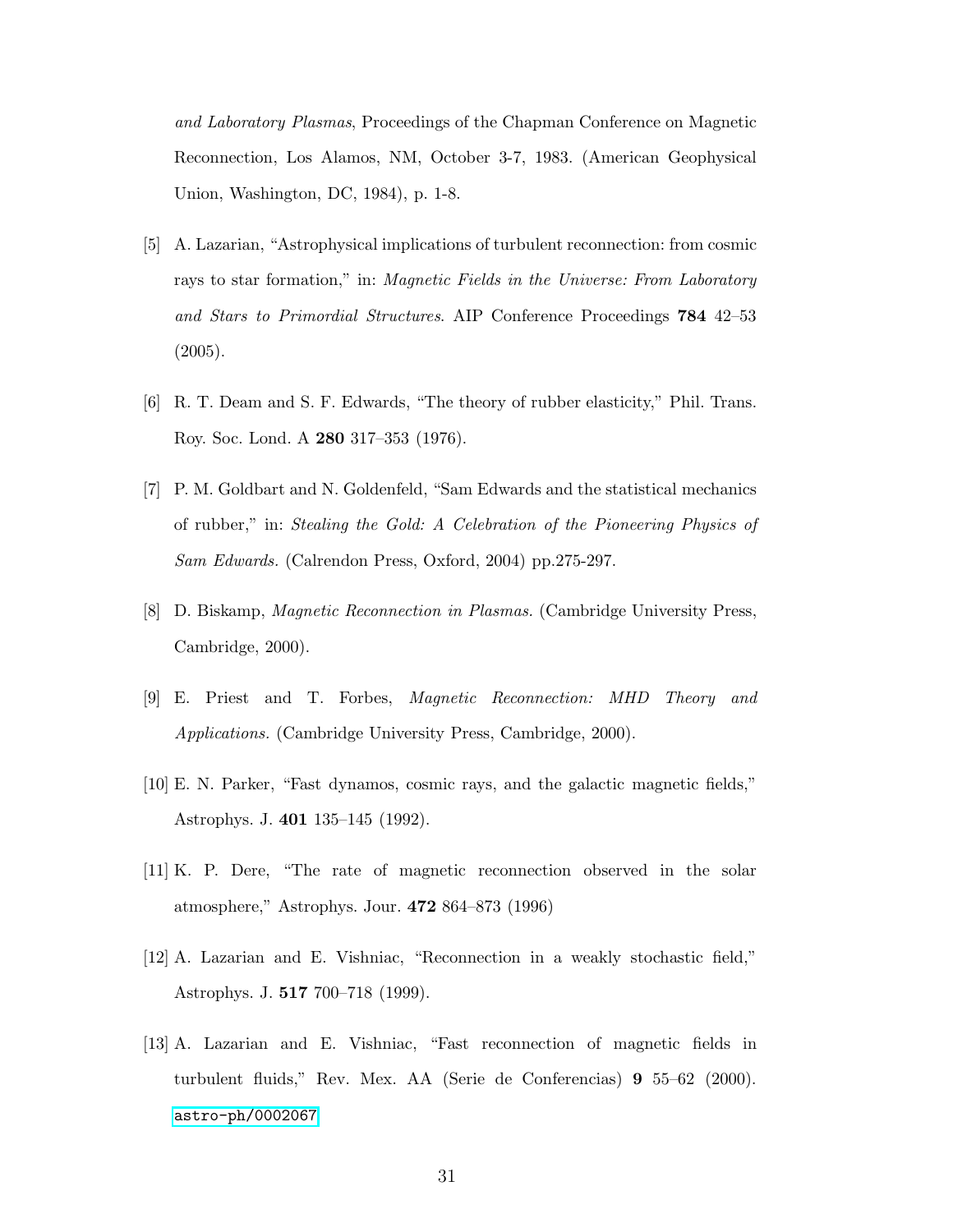- [14] H. L. Dryden, "A review of the statistical theory of turbulence," Q. Appl. Maths 1 7–42 (1943).
- [15] K. R. Sreenivasan, "On the scaling of the turbulence energy dissipation rate," Phys. Fluids 27 1048–1051 (1984)
- [16] O. Cadot, Y. Couder, A. Daerr, S. Douady, and A. Tsinober, "Energy injection in closed turbulent flows: Stirring through boundary layers versus inertial stirring," Phys. Rev. E 56 427–433 (1997)
- [17] R. B. Pearson, P.-Å. Krogstad, and W. van den Water, "Measurements of the turbulent energy dissipation rate," Phys. Fluids 14 1288–1290 (2002)
- [18] K. R. Sreenivasan, "An update on the energy dissipation rate in isotropic turbulence," Phys. Fluids 10 528–529 (1998).
- [19] Y. Kaneda, T. Ishihara, M. Yokokawa, K. Itakura, and A. Uno, "Energy dissipation rate and energy spectrum in high resolution direct numerical simulations of turbulence in a periodic box," Phys. Fluids 15 L21-L24 (2003)
- [20] L. Onsager, "Statistical hydrodynamics," Nuovo Cimento 6 279–287 (1949).
- [21] G. L. Eyink, "Energy dissipation without viscosity in ideal hydrodynamics I. Fourier analysis and local energy transfer," Physica D 78 222–240 (1994).
- [22] P. Constantin, E. S.Titi, and W. E, "Onsager's conjecture on the energy conservation for solutions of the Euler's equations," Commun. Math. Phys. 165 207–209 (1994).
- [23] J. Duchon and R. Robert, "Inertial energy dissipation for weak solutions of incompressible Euler and Navier-Stokes equations," Nonlinearity 13 249–255  $(2000).$
- [24] G. L. Eyink and K. R. Sreenivasan, "Onsager and the theory of hydrodynamic turbulence," Rev. Mod. Phys. 78 87–136 (2006).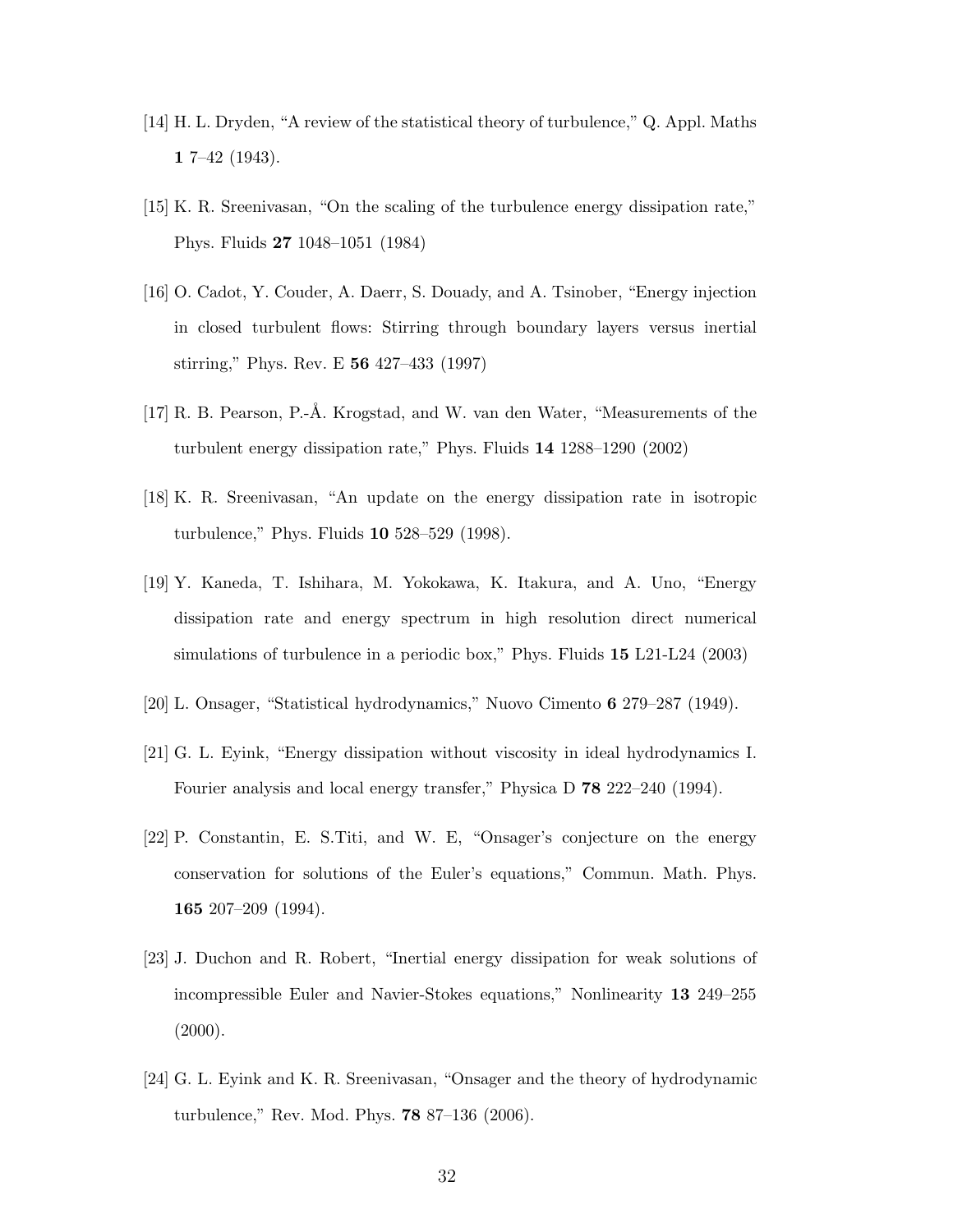- [25] J. F. Muzy, E. Bacry, and A. Arneodo, "Wavelets and multifractal formalism for singular signals: Application to turbulence data," Phys. Rev. Lett. 67 3515– 3518 (1991).
- [26] A. Arneodo, E. Bacry and J. F. Muzy, "The thermodynamics of fractals revisited with wavelets," Physica A 213 232–275 (1995).
- [27] P. Kestener and A. Arneodo, "Generalizing the wavelet-based multifractal formalism to random vector fields: application to three-dimensional turbulence velocity and vorticity data," Phys. Rev. Lett. 93 044501 (2004).
- [28] G. L. Eyink, "Turbulent cascade of circulations," Comptes Rendus Physique, in press (2006). [physics/0605014](http://arxiv.org/abs/physics/0605014)
- [29] G. L. Eyink, "Cascade of circulations in fluid turbulence," Phys. Rev. E, submitted (2006).
- [30] S. Chen, G. L. Eyink, M. Wan, and Z. Xiao, "Is the Kelvin theorem valid for high-Reynolds-number turbulence?" Phys. Rev. Lett., submitted (2006). [physics/0605016](http://arxiv.org/abs/physics/0605016)
- [31] S. Chandrasekhar, Hydrodynamic and Hydromagnetic Stability. (Oxford University Press, Oxford, 1961).
- [32] K. Zorawski, "Uber die Erhaltung der Wirbelbewegung," Bull. Acad. Sci. ¨ Cracovie, Comptes Rendus 335–342 (1900)
- [33] R. Abraham, J. E. Marsden, and T. Ratiu, Manifolds, Tensor Analysis, and Applications. Applied Mathematical Sciences, vol.75. (Springer-Verlag, Berlin, 1983), pp.370.
- [34] V. P. Ruban, "Motion of magnetic flux lines in magnetohydrodynamics," J. Exp. Theor. Phys. 89 299–310 (1999).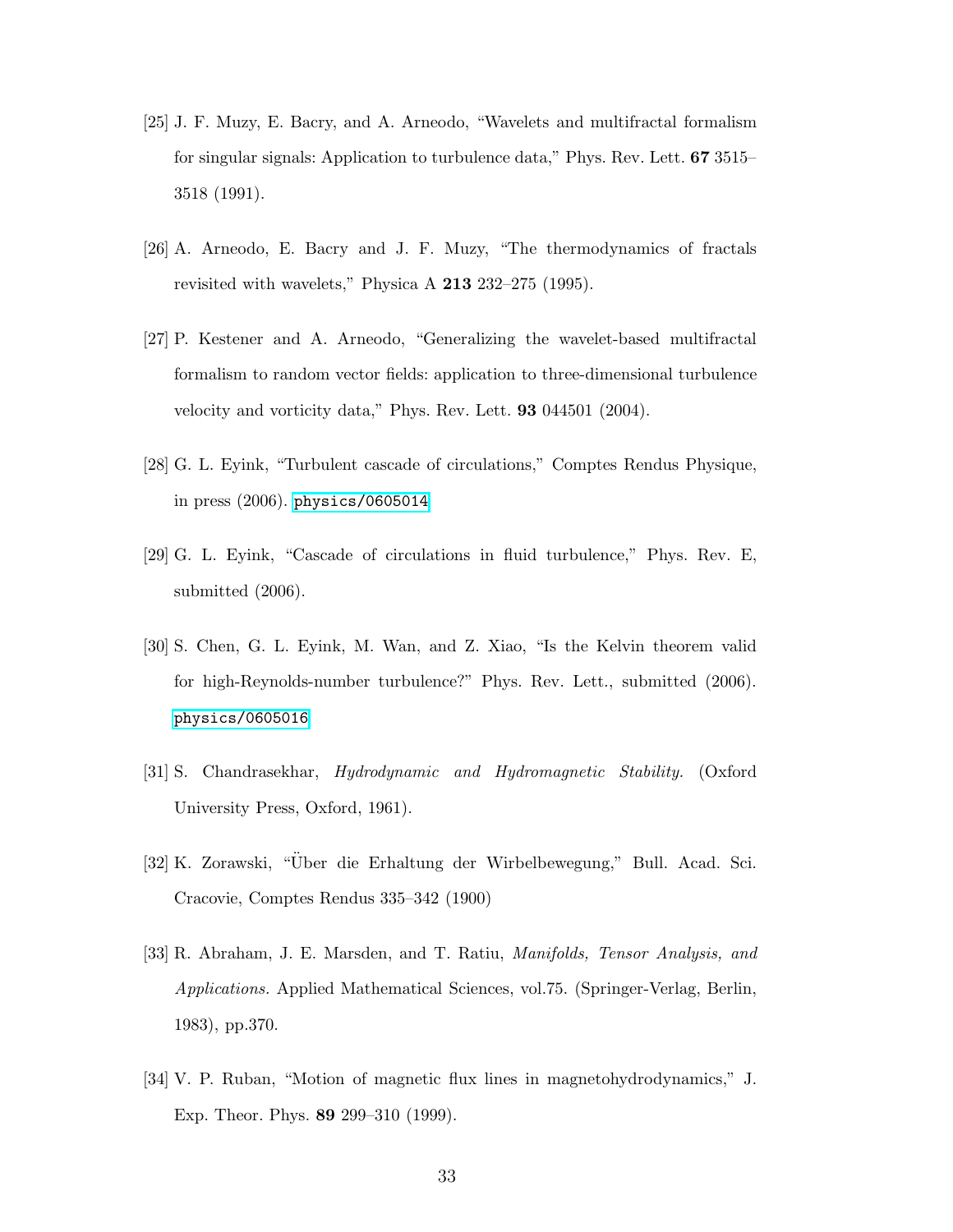- [35] K. Schindler, M. Hesse, and J. Birn, "General magnetic reconnection, parallel electric fields, and helicity," J. Geophys. Res. 93 5547–5557 (1988)
- [36] M. Hesse and K. Schindler, "A theoretical foundation of general magnetic reconnection," J. Geophys. Res. 93 5559–5567 (1988)
- [37] K. Schindler, "Kinematics of magnetic reconnection in three dimensions," in: Physics of the Magnetopause, Geophysical Monograph 90 (American Geophysical Union, Washington, D.C., 1995), pp.197–204.
- [38] F. G. Friedlander, Introduction to the Theory of Distributions, 2nd ed. (Cambridge University Press, Cambridge, 1998).
- [39] L. Hörmander, *The Analysis of Linear Partial Differential Operators*, vol. 3. (Springer-Verlag, Berlin, 1985).
- [40] M. Germano, "Turbulence the filtering approach," J. Fluid Mech. 238 325– 336 (1992).
- [41] C. Meneveau and J. Katz, "Scale-invariance and turbulence models for largeeddy-simulation," Ann. Rev. Fluid Mech.  $32 \text{ } 1\text{--}32 \text{ } (2000)$ .
- [42] W. A. Newcomb, "Motion of magnetic lines of force," Ann. Phys. N.Y. 3 347– 385 (1958).
- [43] A. H. Boozer, "The evolution of magnetic fields and plasmas in open field line configurations," Phys. Fluids B 2 2300–2305 (1990).
- [44] N. D. Goldenfeld, Lectures on Phase Transitions and the Renormalization Group, Frontiers in Physics 85 (Addison-Wesley, Reading, MA, 1992).
- [45] L. Mestel and L. Spitzer, "Star formation in magnetic dust clouds," Monthly Notices of the Royal Astronomical Society 116 503–514 (1956).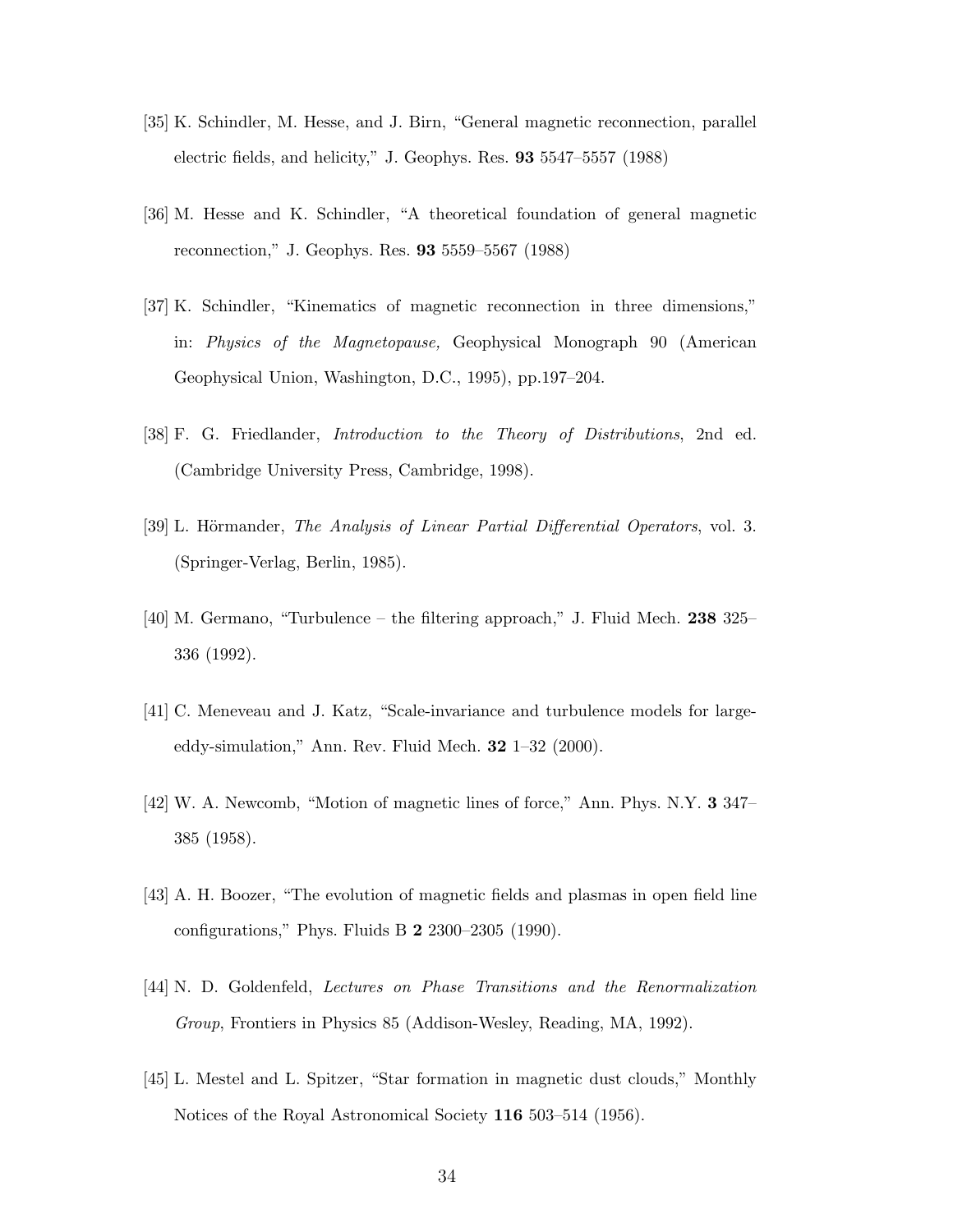- [46] K. Tassis and T. C. Mouschovias, "Ambipolar-diffusion timescale, star formation timescale, and the ages of molecular clouds: is there a discrepancy?" Astrophys. J. 616 283–287 (2004).
- [47] S. I. Braginskii, "Transport processes in a plasma," Rev. Plasma Phys. 1 205– 310 (1965).
- [48] A. A. Schekochihin, C. S. Cowley, R. M. Kulsrud, G. W. Hammett, and P. Sharma, "Plasma instabilities and magnetic-field growth in clusters of galaxies," Astrophys. J. 629 139–142 (2005).
- [49] K. I. Ilin, Y. L. Trakhinin, and V. A. Vladimirov, "The stability of steady magnetohydrodynamic flows with current-vortex sheets," Phys. Plasmas 10 2649–2658 (2003)
- [50] L. D. Landau and E. M. Lifshitz, Electrodynamics of Continuous Media. Course of Theoretical Physics, vol.8. (Pergamon Press, Oxford, 1960)
- [51] U. Frisch, A. Pouquet, P. L. Sulem, and M. Meneguzzi, "The dynamics of two-dimensional ideal MHD," J. Méc. Théor. Appl., numéro spécial, 191–216 (1983).
- [52] D. Biskamp and H. Welter, "Dynamics of decaying two-dimensional magnetohydrodynamic turbulence," Phys. Fluids B 1 1964–1979 (1989).
- [53] R. Grauer and C. Marliani, "Geometry of singular structures in magnetohydrodynamic flows," Phys. Plasmas 5 2544–2552 (1998)
- [54] P. L. Sulem, U. Frisch, A. Pouquet, and M. Meneguzzi, "On the exponential flattening of current sheets near neutral X-points in two-dimensional ideal MHD flow," J. Plasma Phys. 33 191–198 (1985).
- [55] H. Politano, A. Pouquet, and P. L. Sulem, "Current and vorticity dynamics in three-dimensional magnetohydrodynamic turbulence," Phys. Plasmas 2 2931– 2939(1995).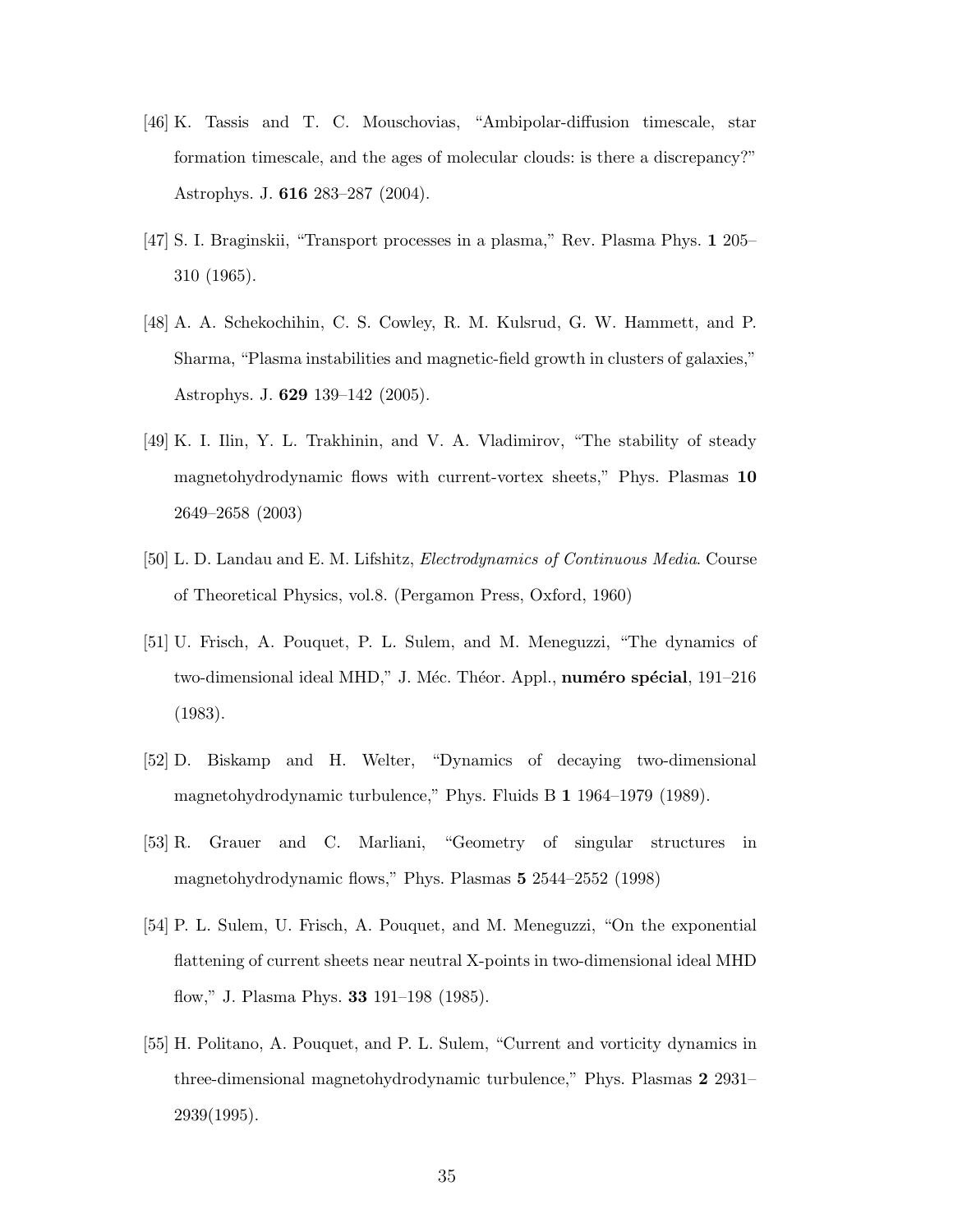- [56] R. Grauer and C. Marliani, "Current-sheet formation in 3D ideal incompressible magnetohydrodynamics," Phys. Rev. Lett. 84 4850–4853 (2000)
- [57] J. Maron and P. Goldreich, "Simulations of incompressible magnetohydrodynamic turbulence," Astrophys. J. 554 1175–1196 (2001)
- [58] J. S. Langer and V. Ambegaokar, "Intrinsic resistive transition in narrow superconducting channels," Phys. Rev. 164 498–510 (1967)
- [59] D. E. McCumber and B. I. Halperin, "Time scale of intrinsic resistive fluctuations in thin superconducting wires," Phys. Rev. B 1 1054–1070 (1970)
- [60] A. D. Zaikin, D. S. Golubev, A. van Otterlo, and G. T. Zim´anyi, "Quantum phase slips and transport in ultrathin superconducting wires," Phys. Rev. Lett. 78 1552–1555 (1997)
- [61] R. S. Newbower, M. R. Beasley, and M. Tinkham, "Fluctuation effects on the superconducting transition of tin whisker crystals," Phys. Rev. B 5 864–868 (1972)
- [62] C. N. Lau, N. Markovic, M. Bockrath, A. Bezryadin and M. Tinkham, "Quantum phase slips in superconducting nanowires," Phys. Rev. Lett. 87 217003 (2001)
- [63] P. Ao and X.-M. Zhu, "Microscopic theory of vortex dynamics in homogeneous superconductors," Phys. Rev. B 60 6850–6877 (1999)
- [64] J. M. Greene, "Geometrical properties of three-dimensional reconnecting magnetic fields with nulls," J. Geophys. Res. 93 8583–8590 (1988)
- [65] Y.-T. Lau and J. M. Finn, "Three-dimensional kinematic reconnection in the presence of field nulls and closed field lines," Astrophys. J. 350 672–691 (1990).
- [66] G. L. Eyink, "Locality of turbulent cascades," Physica D 207 91–116 (2005)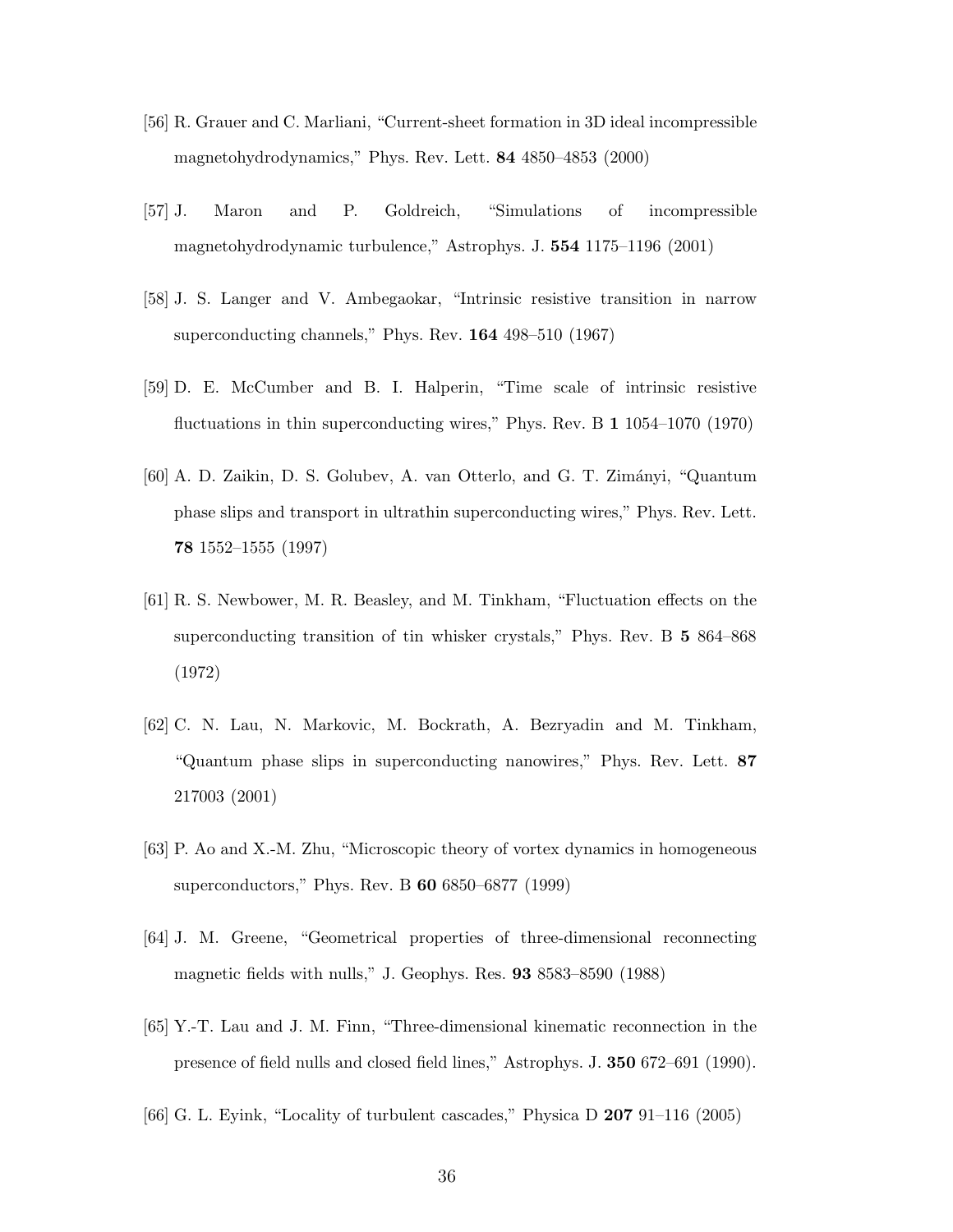- [67] G. L. Eyink, "Multi-scale gradient expansion of the turbulent stress tensor," J. Fluid Mech. 549 159–190 (2006)
- [68] B. B. Mandelbrot, "G´eom´etrie fractale de la turbulence. Dimension de Hausdorff, dispersion et nature des singularités du mouvement des fluides," Comptes Rendus (Paris) 282A 119–120 (1976).
- [69] K. R. Sreenivasan and C. Meneveau, "The fractal facets of turbulence," J. Fluid Mech. **173** 357–386 (1986).
- [70] L. C. Young, "An inequality of the Hölder type, connected with Stieltjes integration," Acta Math. 67 251–282 (1936)
- [71] L. C. Young, "General inequalities for Stieltjes integrals and the convergence of Fourier series," Math. Ann. 115 581–612 (1938)
- [72] A. P. Kazantsev, "Enhancement of a magnetic field by a conducting fluid," Sov. Phys. JETP 26 1031–1034 (1968).
- [73] R. H. Kraichnan, "Small-scale structure of a scalar field convected by turbulence," Phys. Fluids 11 945–953 (1968).
- [74] D. Vincenzi, "The Kraichnan-Kazantsev dynamo," J. Stat. Phys. 106 1073– 1091 (2002)
- [75] S. Boldyrev and F. Cattaneo, "Magnetic-field generation in Kolmogorovturbulence," Phys. Rev. Lett. 92 144501 (2004).
- [76] A. Celani, A. Mazzino, and D. Vincenzi, "Magnetic field transport and kinematic dynamo effect: a Lagrangian interpretation," Proc. R. Soc. A 462 137–147 (2006)
- [77] R. Grauer, J. Krug and C. Marliani, "Scaling of high-order structure functions in magnetohydrodynamic turbulence," Phys. Lett. A 195 335–338 (1994)